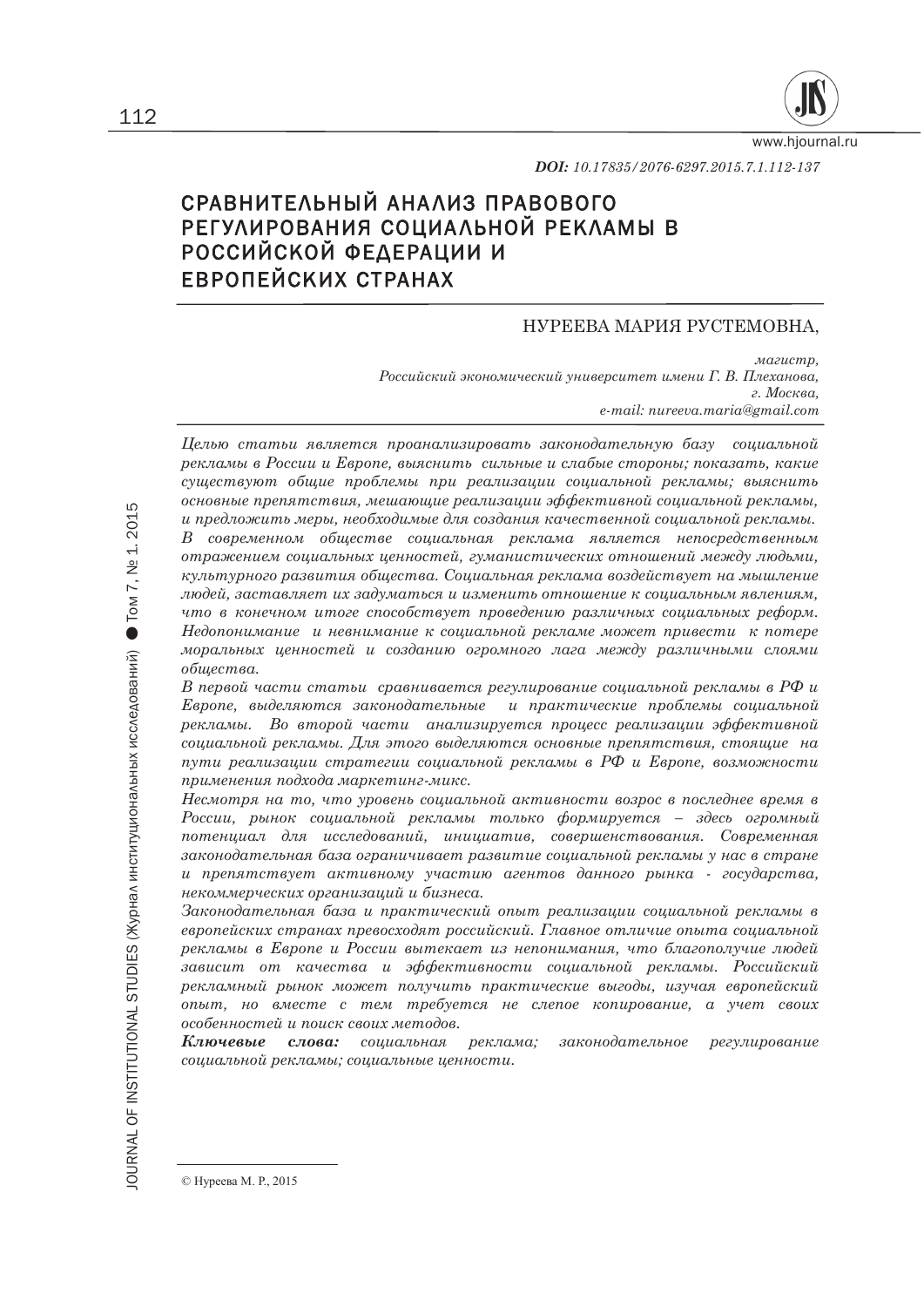## COMPARATIVE ANALYSIS OF PUBLIC SERVICE ADVERTISING REGULATION IN RUSSIAN FEDERATION AND EUROPEAN COUNTRIES

### NUREEVA MARIA, R.,

*Master of International Economics, Plekhanov - Russian University of Economics, Moscow, e-mail: nureeva.maria@gmail.com*

In modern world public service advertising is a direct reflection of social values, *humanistic relationships between people, level of cultural development of the society. The aim of PSA is to form social challenges in the society's mind, to lead to reforms in social sphere. Underestimation and inattentiveness towards social problems could lead to loss of moral values, destruction of culture and forming the basis for aggravation in relation between different levels of society.*

*The tasks of the research are the following: to analyze the legislative base of public service advertising, to determine their strengths and weaknesses; to find out typical problems arising while PSA realization in Russia and Europe; to determine the main obstacles, preventing from creation of efficient and qualitative PSA and to find out and provide the measures of creating an efficient and qualitative public service advertising.* 

In the first part of the paper we compare PSA regulation, sort out PSA legislative and *practical issues in Russia and Europe. In the second part we consider the process of efficient PSA realization. For this purpose there were investigated the main obstacles on the way of realization of PSA strategy in Russia and Europe, possibilities of application of marketing mix approach.*

*Though the level of social activity has increased in Russia especially in recent years, PSA market is only in the process of formation – there are huge potentials for investigations, initiatives and improvements. We could conclude that modern PSA legal base of Russian Federation restrains the development of PSA in our country and puts obstacles in the way of PSA participants: government, non-commercial organizations and businesses.*

In comparison with EU our country fails behind European countries both in the level of *legislative regulation and practical experience. The most important difference between PSA practice in Russia and in Europe is that in Europe there is clear understanding that wellbeing of their citizens depends on the quality and effectiveness of PSA. Russian advertising market could benefit from European experience, use their legislative regulation and practical experience. However, we could not simply copy European PSA methods, but elaborate our own criteria for PSA development due to the nuances and peculiarities of our country.* 

*Keywords: public service advertising; public service advertising regulation; social values.*

*JEL: M37, K49, N44, N74.*

Public service advertising (PSA) is first of all communication; it is the chance to turn the society to better way. All over the world PSA is considered as an efficient instrument to solve social issues, technology of public opinion formation. In terms of modern society development public service advertising has two main characteristics. From one side, PSA is the reflection of high level of social development, social responsibility, level of civil society development, powerful key influential factor of public opinion and behavior. From another side, PSA is a colossal opportunity to diverge from stereotypes and [clichés](http://lingvo.yandex.ru/clich%C3%A9/%D1%81%20%D0%B0%D0%BD%D0%B3%D0%BB%D0%B8%D0%B9%D1%81%D0%BA%D0%BE%D0%B3%D0%BE/LingvoUniversal/) used in commercial advertising. That is why PSA issues are becoming more and more actual nowadays.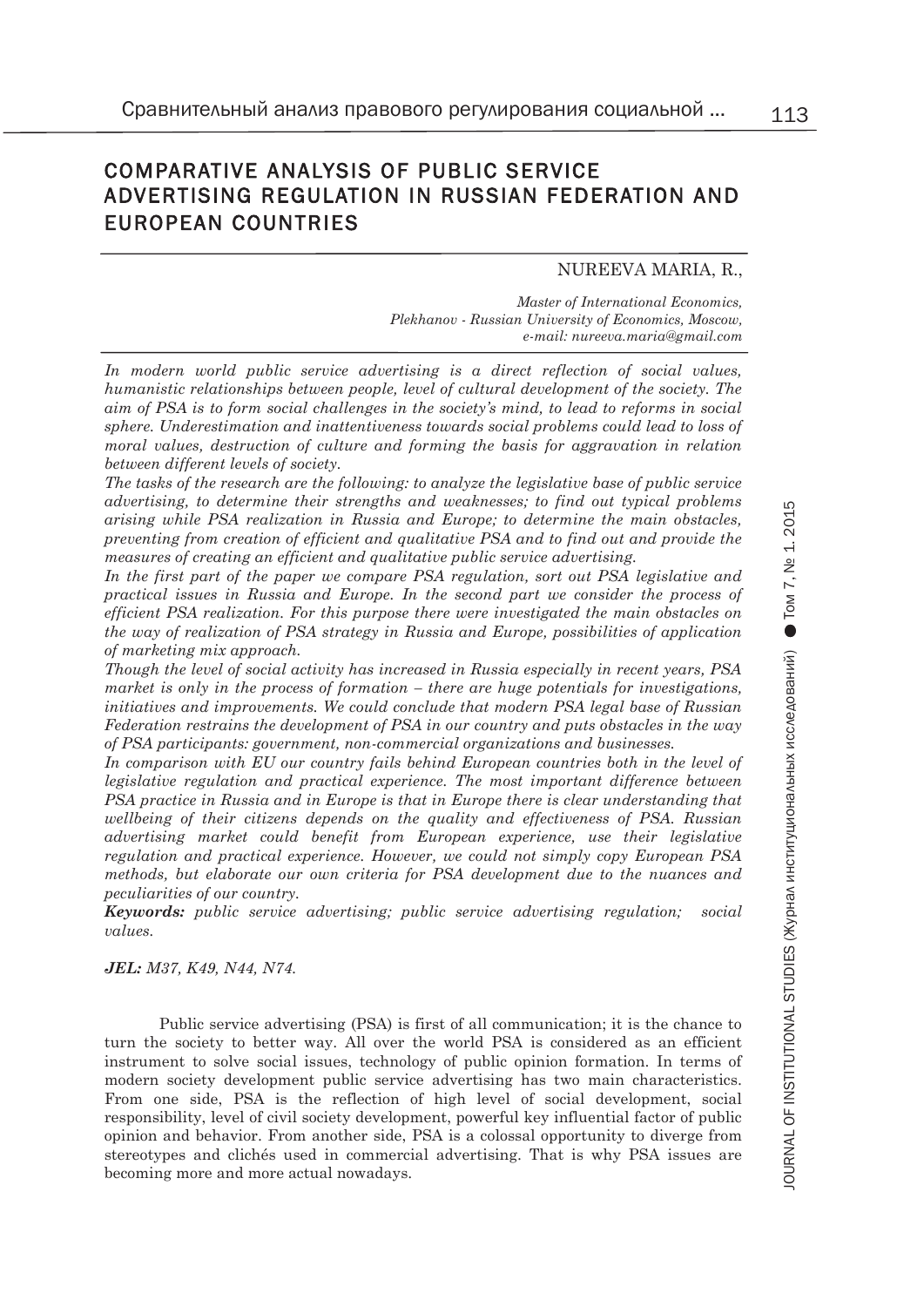The aim of PSA is to attract the attention of the society to major social problems, to involve people in the process of solving problems such as health of children and youth, humanistic relationships between people, problems of guarantee of equal rights and its realization, alcoholism and drug addiction, problems of homeless, safety on the roads, social security, education and many others.

Analysis of modern tendencies of social communications development shows that advertising specialists more and more often appeal to PSA issues. PSA is considered in the sphere of different investigations, is discussed while various seminars and conferences. They're constantly organized social competitions and festivals. However, our PSA market is only in the process of its formation and construction, there left a lot to analyze and study, to elaborate and improve.

Both in Russian Federation and in European countries there were created a number of non-commercial organizations dealing with PSA issues, but the results of their activity (especially in Russian Federation) could not be characterized as achieved positive results in all social domains. Among the unsolved problems are alcoholism, drug addiction and smoking. In comparison with Russian Federation in Europe PSA leads to challenges in people's behavior, reaches the concrete results though in our country we could not assume that our advertising campaigns really impact on people's mind. The lack of PSA availability in mass media also aggravates the situation.

While observing the problematic issues of public service advertising we are obliged to take into consideration not only social sphere but also the complex of political, economic, cultural and other factors which directly or indirectly influence on PSA formation, regulation and development and on which PSA depends on. There is a limited scope of scientific researches devoted to the problematic issues of PSA regulation. The main part of such researches has specific character (W. Wells, C. Moriarti); authors investigating PSA functioning (P. Kotler, P. Doyle, F. Shtern, T. Ambler); authors considering PSA as a form of communication (C. Sandidge, W. Wells, M. McLuhan); authors investigating interaction between PSA and mass media (D. Perlov, K. Bove, W. Ahrens, D. Ogilvi), authors written about effectiveness of advertising (B. Goodwill, J. Jorgens, W. Novelli, G. Perlov, J. Adams).

Russian authors are also actively considering the history and development process of PSA. (V. V. Uchenova, N. V. Starykh, O. O. Savelieva, A. P. Gritsuk, V. A. Yevstafiev, E. Pasutina, A. V. Kovaleva and others), authors considering advertising essence and its functions (S. Isaev, G. Nikolaishvili, O. O. Savelieva, L. M. Fedotova, O. V. Kolokoltseva); authors analyzing effectiveness of advertising from social marketing viewpoint (T. V. Astahova, V. M. Melihovskiy, V. Vainer, N. Gladkih, S. Gorlov); comparative analysis of Russian and international experience (S. Andreyashkin, K. Bove, G. Nikolaishvili); the main participants of PSA subjects are considered in the works of the following authors: S. Andreyashkin, E. Topoleva; concerning institunalization process of PSA is written in the works of S. Isaev, I. M. Markin and legislative regulation of PSA - in the researches of D. Badalov, F. Kravchenko, D. Korsakov, E. Topoleva; S. Isaev., R. Krupnov analyze PSA as a tool of social process management.

#### **1. PUBLIC SERVICE ADVERTISING REGULATION 1.1. PSA legislative and practical issues in Russian Federation**

Public service advertising (PSA) is one of the most important instruments influencing on public opinion. Though its development and regulation in Russian Federation began not so long ago we could observe some positive tendencies in its development due to the new law 'On advertising' from one side and qualitative work of

public institutes and organizations from another one. First of all, let's begin with the definition of public service advertising. It is important to underline that the notion of 'social advertising' exists only in Russian Federation. International notion which corresponds to our definition is 'noncommercial'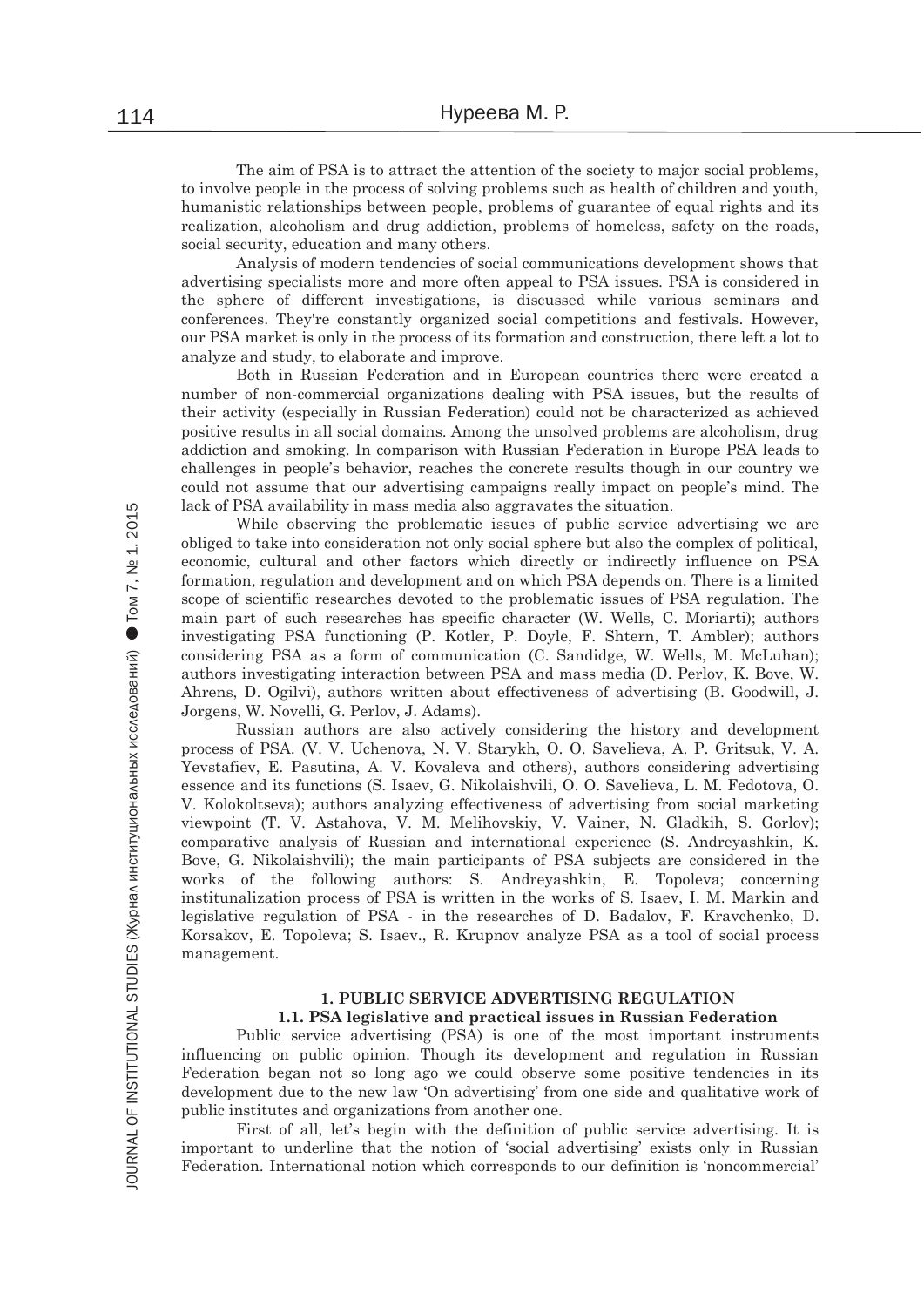or 'public service advertising' or 'public service announcement'1. 'Noncommercial' advertising is advertising sponsored by non-commercial institutes with the aim to attract the attention of the society to a particular problem. The subject of public advertising is the idea which has a certain social value in order to change the attitude of the society to this problem. In order to avoid contradictions we will use the term 'public service advertising' which unifies the two above mentioned notions.

According to the new law of advertising regulation of Russian Federation PSA is information which could be spread in any way, any form and with the help of any means, addressed to indefinite number of people and addressed to achievement of charitable and other generally useful goals and also government interest security goals2. In contrary to commercial advertising information provided by public service advertising is not new. The more consumer of public service advertising knows about the problematic issue, more vivid he reacts to it, so the result of such advertising campaign would be more successful.

Nowadays in Russian Federation it is possible to figure out the following problems of which public service advertising is especially concerned: family relationships (including rise of birth rate); discharge of social duties (discharge of taxes etc.); healthy life-style (and prevention of AIDS); alcoholism and drug addiction; environment concern etc.

In Russian Federation there is no separate law which regulates public service advertising, so public service advertising is regulated by the law 'On advertising'. There are many discussions concerning this issue: do we really need to adopt a separate law or is it better to leave this regulation in the frameworks of advertising regulation. The drawbacks of adopting of the new law is that it would complicate the sphere of public service advertising regulation and that actually we are not ready to implement it at least nowadays3. On the other hand, there left some issues concerning public service advertising regulation (for example, about legal responsibility for refuse to spread public service advertising) which needed more detailed regulation provided for instance with the help of decrees and ordinances.

The reasons such as political and economic crisis in the country, new level of relationships based first of all on the material value priority, insecurity of society etc. led to aggravation of existing problems of social regulation. It became necessary to make challenges in the social policy, one of the components of which is public service advertising. Public service advertising became legally regulated not so long ago, in 1994 (for example, in comparison with many European countries where the first attempts to regulate it dated more than 100 years ago).

Before the adoption of the new law of advertising public service advertising was regulated by the previous law 'Of advertising' dated year 1995 where the notion of PSA were another one, per set it was practically the same but more short one in comparison with the new definition. According to the previous law public service advertising represents public and government interests and is directed to charitable goal achievement. It was forbidden to mention about natural persons and legal entities, to mention about trademarks, products, ideas and initiatives. According to the new law it is permitted to mention about sponsors that was made in order to activate appearance of public service advertising. So the new law provides the definition of 'sponsor' and 'advertising of sponsor' (before there were no definition of a sponsor). Like it was before, there is no legal responsibility for refuse to spread public service advertising4.

Several months after the adoption of the new law there was organized 'round

<sup>&</sup>lt;sup>1</sup>The notion of public service advertising instead of social advertising I'm using intentionally in order to avoid misunderstanding because we compare the same advertising regulation in Russian Federation and in Europe.

<sup>&</sup>lt;sup>2</sup> См.: Российская Федерация. Законы. Федеральный закон о рекламе [федер. закон: принят Гос. Думой 22 фев. 2006 г.: по состоянию на 22 янв. 2010 г.] // КонсультантПлюс. (http://www.consultant.ru/).

<sup>3</sup> По материалам журнала «Рекламодатель», 2008, № 11. (http://www.marketing.spb.ru/lib-comm/advert/social\_adv.htm). <sup>4</sup> См.: Российская Федерация. Законы. Федеральный закон о рекламе [федер. закон: принят Гос. Думой 22 фев. 2006 г.: по состоянию на 22 янв. 2010 г.] // КонсультантПлюс. (http://www.consultant.ru/) и Российская Федерация. Законы. Федеральный закон о рекламе [федер. закон: принят Гос. Думой. 25 июля.1995 г.] // КонсультантПлюс.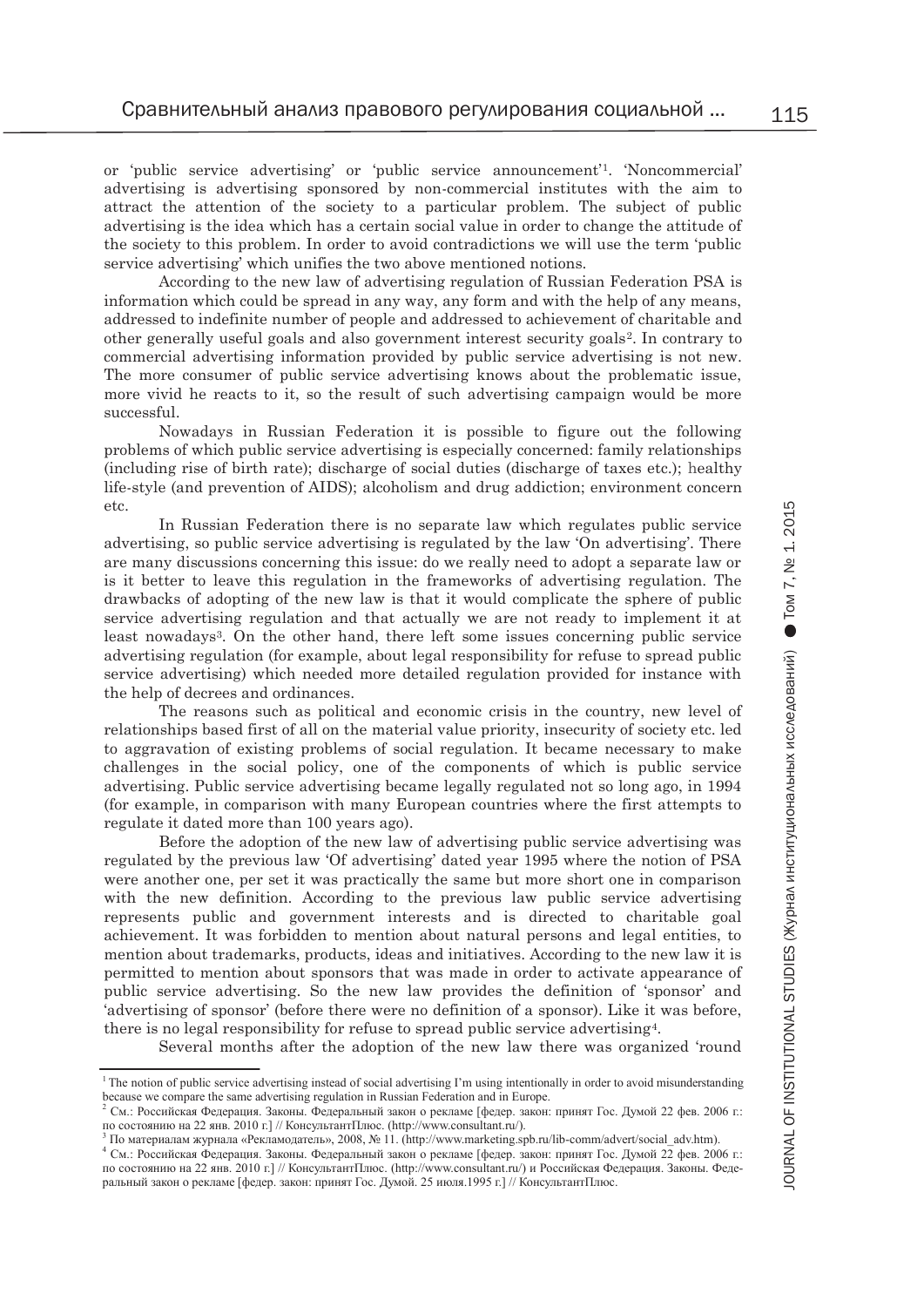table' by Russian Parliament on public service advertising issues. The main reasons for it were the facts that modern legislation is primary oriented only on commercial advertising, which reflects very weakly the needs of social problem. Moreover, the law 'On advertising' does not provide any legal basis for public service advertising development and does not allow the adoption of regional acts covering social advertising by the bodies of local self-government structure. So according to the new proposals to the law 'On advertising' of Russian legislation:

1. Public service advertising should be spread on TV only on the gratuitous basis.

In order to use the notion of gratuitous basis and to make it clear there should be the legal notion of onerousness. First of all, it is the question of accountability and taxation of all the advertising participants beginning from advertising producers to media channels. Moreover, it is not determined on which basis public service advertising should be spread in case if we deal not with the media channels but with the other advertising medium.

2. The duration of the advertising should last no less than 30 seconds per hour.

The reasoning for such duration should be proved in accordance with already existing norms concerning commercial advertising and quantity of possible advertising blocks per hour.

3. Interruption of the TV programs by advertising should be done no more than three times per hour.

It is obligatory to specify is it concerns only the interruption of TV programs or about advertising blocks per hour.

4. There must be avoided mentioning about sponsors while the public service advertising.

This proposal goes contrary to the law 'On advertising' where it is forbidden to mention about the particular product brands (models, code number), trademarks, service mark and other methods of product individualization. Also it is forbidden to mention about natural persons and legal entities with the exception of mentioning of government bodies, bodies of local self-government and city government which is not the part of bodies of local self-government structure and sponsors. Moreover, it is the first time in Russian advertising legislation when it became possible to mention sponsors what was made in order to increase public service advertising appearance, especially the outdoor one. There were no precedents when it was noticed the negative effect of such permission.

5. There should be organized special body with functions of controlling of quality and of the process of advertising implementation.

Another opportunity is to give these functions to already existing body – Public Chamber of Russian Federation for instance5.

In order to get better understanding of public service advertising first of all let's look through its functions, purposes and methods. Functions of public service advertising are: propagandize social values, ideas, social phenomena; play the role of powerful instrument of public opinion formation which helps the formation of social institutes, strengthening of cultural values, social support of population; help in restoration of humanistic relationships between people and on this basis – development of the base of civil society (for example, struggling against homelessness, public service advertising not only tries to direct the attention to this problem but also in the strategic perspective directs at challenges of behavioral line); increases social responsibility of society for their activity and their actions/inactions; inform about social services; form new behavioral guidelines (refuse to smoke, non-drinking propaganda and others elements of healthy life-style); create positive image of government and of public social services; form feedback channels between governmental and of public social service organizations and their clients6.

 $5$  См.: Социальная реклама в России. (http://www.1soc.ru/pages/view/45).

<sup>6</sup> См.: Коммерческое право. Учебное пособие. / Под ред.А. Н. Толкачева. М.: Перспектива, 2006; Правовое регулирование маркетинговой деятельности. Учебное пособие. / Под ред. А. Н. Толкачева. М.: Инфра-М, 2007.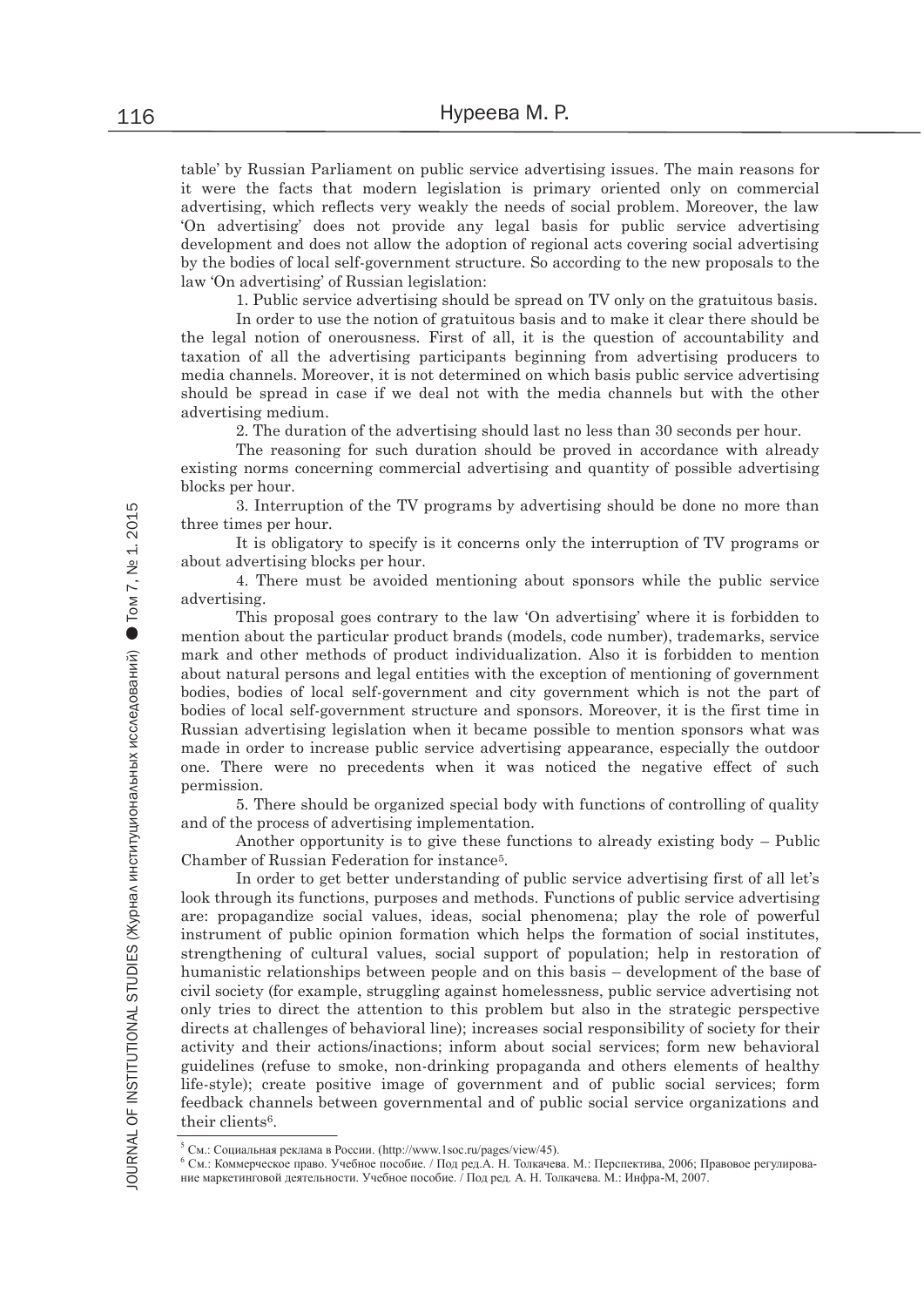Purposes of public service advertising are the following:

- Humanistic: the public attention is focused on social problems, which in the end helps to solve them;
- Educational: people should clearly understand that there is not only commercial advertising, which promotes products and services, but also advertising which helps to find out common values7.

The other purposes that we could find in literature are: creature of an emotional basis which brings indirect political problematic, forming of the appropriate emotional and mental attitude to the problem; forming of social base for reforms; consolidation of image of political forces; etc.8.

Methods of public service advertising realization: posters, cards, clips, billboards, leaflets, graffiti, computer graphics, comics, photographs, caricature etc. The advertising could also be expressed in the form of scenario, show, slogan, poem, humorous rhyme, tale, composition, reportage, satirical article, fable. TV commercials also could be divided into three groups: artistic, documental (devoted for example to true stories) and informational (introductory)9.

Now let's try to distinguish public service advertising from commercial one. Public service advertising co-exists in the same advertising dimension as commercial advertising. Of course, they cooperate, influence on each other, and borrow speech influencing methods. But what are the differences?

- 1. Commercial advertising promotes product on the market, where public service one serves to humanization of society and formation of moral values;
- 2. Commercial advertising changes behavioral moral in society from economical point of view, but PSA changes behavioral moral in society from human, social point of view10;
- 3. The roles of commercial advertising are: marketing, economic, social, communicative and informational, the roles of public service one – educative, agitation, communicative and informational;
- 4. Difference by subject: commercial advertising product, service, PSA idea bringing certain social value;
- 5. Difference by purposes: commercial advertising to inform, pursue, remind, encourage, PSA – to get the attention to burning social problems, to change relation of population to a particular problem;
- 6. Effectiveness. If effectiveness of commercial advertising we are able to value on the assumption of concrete market indicators, such as level of sales of a particular product or service, the effectiveness of public service advertising should be measured with the help of such indicators as consumer recognition of a certain social phenomena and challenges in social position, formation of stable public opinion. Also we should take into account that in comparison with commercial advertising public service one often does not bring very rapid results, its effectiveness may appear in several years or even more.
- 7. Target group: due to the fact that public service advertising has its purpose to change the relation to different public appearances of the whole society, target groups of both commercial and public service advertising differ.
- 8. Customer. The main customer of commercial advertising is commercial organization and that is why this advertising is paid while the customers of public service advertising could be government, non-commercial or public organizations, business and others and this advertising could be free of charge11.

Concerning the similar characteristics public service advertising uses the same methods as commercial one: TV advertising, published, outdoor and transport advertising and so on. PSA also has the characteristics of physiological effectiveness

 $7$ См.: Архив библиотеки РГИУ. (http://www.i-u.ru/biblio/archive/parshinceva\_soc/).

<sup>8</sup> См.: Информационно-аналитический портал. (http://www.socreklama.ru/sr\_article.php?arti\_id=50).

<sup>&</sup>lt;sup>9</sup> См.: Архив библиотеки РГИУ. (http://www.i-u.ru/biblio/archive/parshinceva<sup>-</sup>soc/).

<sup>&</sup>lt;sup>10</sup> См.: Социальная реклама в России. (http://www.1soc.ru/pages/view/45/).

<sup>&</sup>lt;sup>11</sup> По материалам журнала «Рекламодатель», 2008, № 11. (http://www.marketing.spb.ru/lib-comm/advert/social\_adv.htm).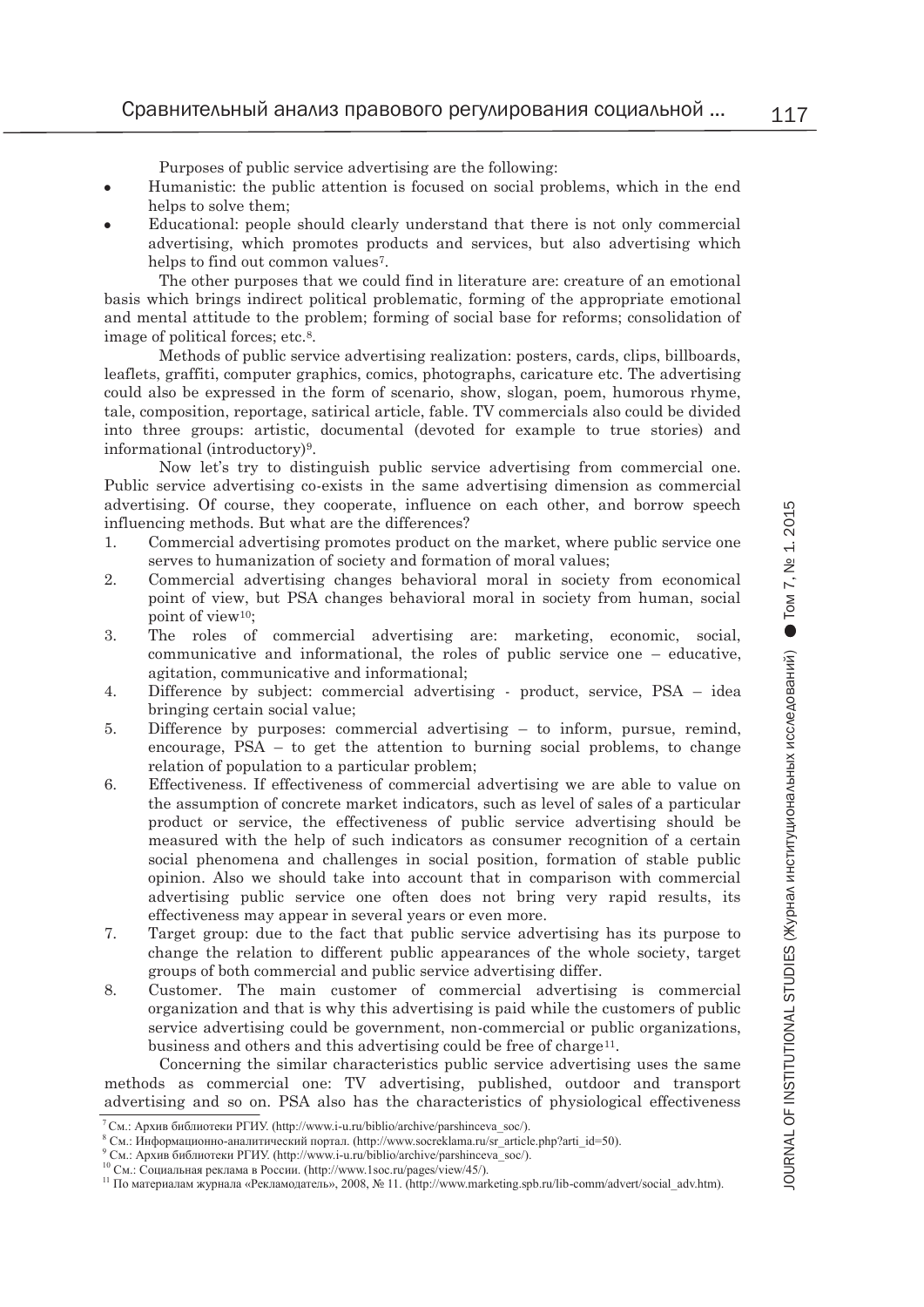such as 'memorability', attractiveness, self-descriptiveness etc<sup>12</sup>.

According to the law of advertising (Federal law 'On advertising' of Fev., 22 2006) the main participants establishing Russian public service advertising are: natural persons, legal entities, government bodies, bodies of local self-government and city government which is not the part of bodies of local self-government structure.

The main organizations influencing on public service advertising regulation are the following:

- Union of PSA-makers: the organization was created in the year 2003 and its aims are formation and development of social communication institutes in Russian Federation and also organization of public service advertising of Russian market.
- Russian SocialAd Coalition: the organization unified a number of leading noncommercial organizations such as 'Studio-Dialogue', funds of 'FOCUS-MEDIA, 'Downside up', 'WWF', 'Life line', "PSA laboratory', 'Social information agency' and some others. Among the partners of the Coalition are CAF, UNISEF, International center of non-commercial law in Russia, donors' forum etc (*Тополева, 2010*). The reasons for creation of the Coalition were first of all simplification of work process due to the fact that the Coalition deals with the advertising experts who have great experience in the sphere of public service advertising. From the year 2009 there was created official website of Russian SocialAd Coalition telling about organizations which form it, activity of the coalition and also about cases of social projects of non-commercial organizations13.

There are also organized annual festivals of public service advertising such as Moscow festival of public service advertising; Youth festival «ART.START»; Student festival of public service advertising; St-Petersburg international festival; District youth festival 'Vinogradar'. Nowadays a number of commercial advertising were included in the programs of festivals with additional reward called using of elements of public service advertising<sup>14</sup>.

In fact in Russian Federation there is not so many public service advertising agencies, meanwhile European countries experience shows that the role of marketing in it permanently increases. This fact can be explained by: expansion of public service advertising volume; complication of problems in social sphere (drug addiction, crime rate etc.); lack of concurrence because of the fact that these problems are solved by the government and less by public charitable organizations. That is why it is important to create special mechanism of realization of social help idea15.

According to the information provided by internet journal 'Advertising ideas – Yes' Russians people give the following answer for the question 'Why public service advertising is not well developed in Russian Federation?': 71 percent of participants says that it is fault of government who did not order such advertising though this initiative should be from the side of government and government bodies, 20 percent was sure that our country has qualitative public service advertising and 9 percent of participants told that public service sector is not interesting sphere for advertising agencies16.

Market share of public service advertising on TV and outdoor is less than 1 percent from the total advertising volume. There are several reasons for it. First of all, advertising market and more precisely communication market is not well elaborated, it is decentralized. The second reason is that in our country public service advertising is considered as charitable one but to make really qualitative PSA is rather expensive process and television do not adore the fact of bringing free of charge advertising. The third reason is that the legal base for public service advertising is not very well and clearly done. In fact, according to the law public service advertising contract is the obligatory condition in order for the advertising to become widespread and the interest

<sup>&</sup>lt;sup>12</sup> См.: Социальная реклама в России. (http://www.1soc.ru/pages/view/45/).

<sup>&</sup>lt;sup>13</sup> См.: Пресс-релиз. (http://www.donorsforum.ru/news/2009/04/25/news\_461.html).

<sup>&</sup>lt;sup>14</sup> См.: Информационно-аналитический портал. (http://www.socreklama.ru/sr\_article.php?arti\_id=292).

<sup>15</sup>См.: Электронная библиотека социологичесеого факультета МГУ Информационно-аналитический портал. (http:// lib.socio.msu.ru).

<sup>&</sup>lt;sup>16</sup> См.: Информационно-аналитический портал. (http://www.socreklama.ru/sr\_article.php?arti\_id=56).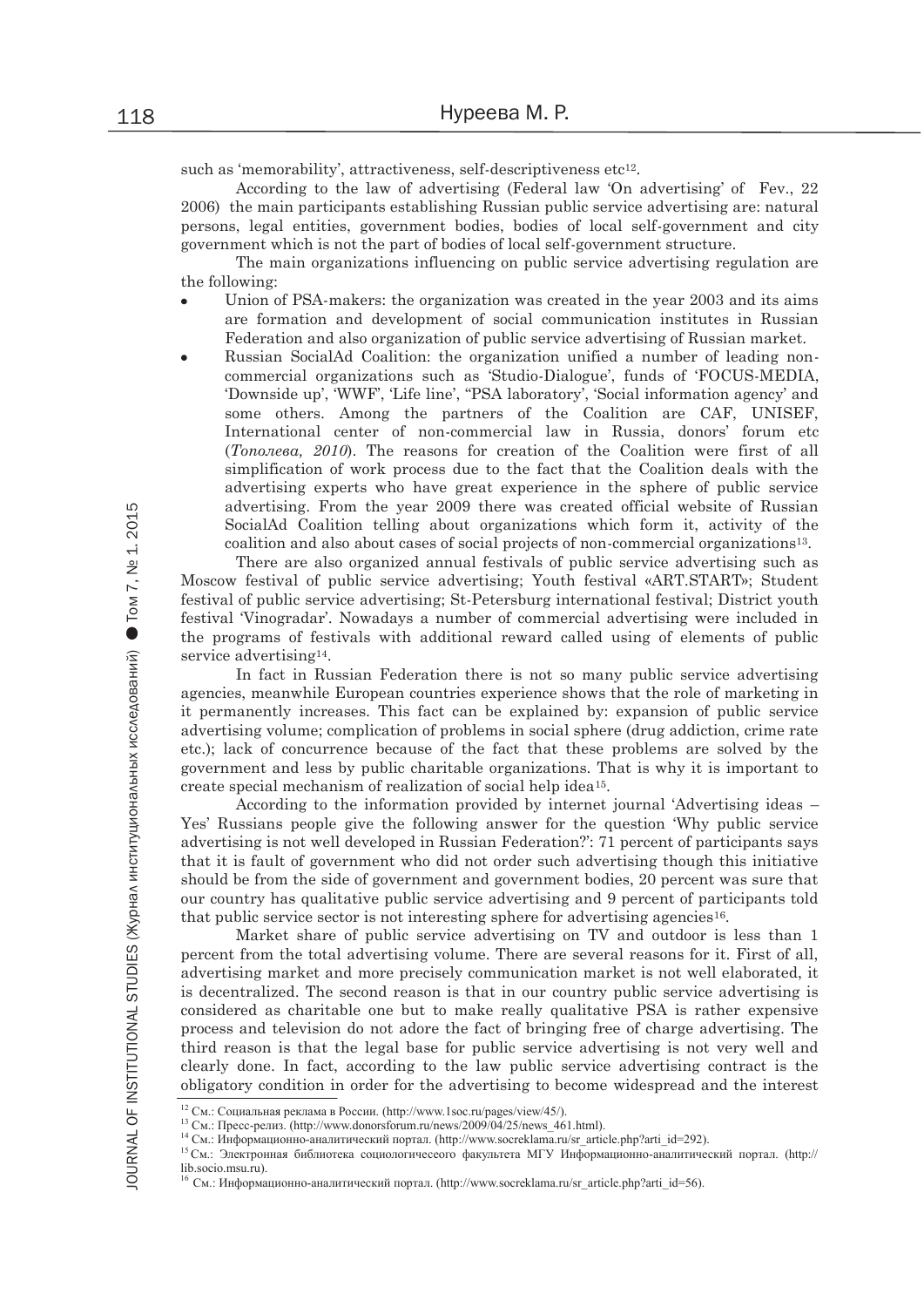for it equals five percent of annual advertising production (including the time devoted to the advertising on TV, on radio, in the printed matter and on advertising constructions). Furthermore the norms concerning payment of PSA are redundant due to the fact that according to the article 423 of Civil Code of Russian Federation any agreement is considered as onerous if otherwise agreed<sup>17</sup>. Agreement on rendering of PSA services is a civil agreement, so it is not free of charge though it is sometimes considered. Moreover charitable advertising is only one of the types of public service advertising. In literature the following types of public service advertising are sorted out:

- 1. Advertising of a certain manner of life: such advertising is against negative manifestations in society (smoking, alcoholism, propaganda, drug addiction, disrespect of elders) and supports healthy life-style (family strengthening, protection from AIDS, children education, sport studies etc.)
- 2. Advertising of lawfulness and law and order: this advertising is oriented on development of a sense of justice, defense of interests of civil society institutes, constitutional rights and freedoms of humans.
- 3. Targeted advertising: information concerning placement that coordinates by special services both governmental and public (fire-prevention services, life-saving services, services of maintenance of a public order, psychological support services).
- 4. Event-trigger advertising: such advertising propagandizes events of public importance, oriented on nation unity by means of certain ideas and concepts (festive occasions, sport events).
- 5. Charitable advertising: examples of such advertising could be fund-raising of church reconstruction, operation of a child, opening of a cafeteria for homelessness, and building of nursery for animals)<sup>18</sup>.

As to the outdoor advertising the situation is a little better because it is less expensive in comparison with TV advertising, so in some regions where the attention is paid to social problems public service advertising appears regularly (in Moscow, Saint-Petersburg and some other cities), but still the situation is rather dramatic, there is not so much PSA in the country, only nearly 1 percent.

Concerning the positive tendencies the real advantage which our advertising legislation could benefit is international experience, we could analyze their legal basis and practical experience in order to improve our public service advertising legislation and to avoid possible falls. Moreover, nowadays public service advertising becomes more diverse (both more technical and more creative). The reasons of this process are the following: technical progress and the fact that it is not only government, like it was before in times of Soviet Union, but also business and 'third sector' merit (that is nonprofit and public organizations)19.

The effectiveness of realized public service advertising program is shown with the help of the sum returned to budget and by relation of population to government efforts, confirmed by sociological studies. The results obtained in the year 2000: there were paid back more than 43 billion rubles, there were instituted 43 thousands legal procedures, 10 thousands of those were terminates for the reason of 'active repentance', i.e. admission of guilt with full recovery of caused damages to government20.

From the year 2001 the total budget for public service advertising increased more than for 34 percent (from 29.347.444\$ to 44.041.131\$). The most part of public service advertising is shown on TV (70 percent in the year 2001), the other part – like outdoor advertising and other advertising (27 percent in the year 2001 – mostly in Moscow)<sup>21</sup>.

119

<sup>17</sup>См.: Российская Федерация. Законы. Гражданский кодекс. [федер. закон: принят Гос. Думой 30.11.1994 N 51-ФЗ: по состоянию на 22 янв. 2010 г.] // КонсультантПлюс. (http://www.consultant.ru/ popular/gkrf1/5\_58.html).

<sup>18</sup> См.: Коммерческое право. Учебное пособие. / Под ред. А. Н. Толкачева. М.: Перспектива, 2006; Правовое регулирование маркетинговой деятельности. Учебное пособие. / Под ред. А. Н. Толкачева. М.: Инфра-М, 2007.

<sup>19</sup> См.: Информационно-аналитический портал (http://www.socreklama.ru/sr\_article.php?arti\_id=37).

<sup>&</sup>lt;sup>20</sup> По материалам журнала «Регионология», 2008, № 2. (http://regionsar.ru/node/94?page=0).

<sup>21</sup> См.: Электронная библиотека социологичесеого факультета МГУ Информационно-аналитический портал. (http:// lib.socio.msu.ru/).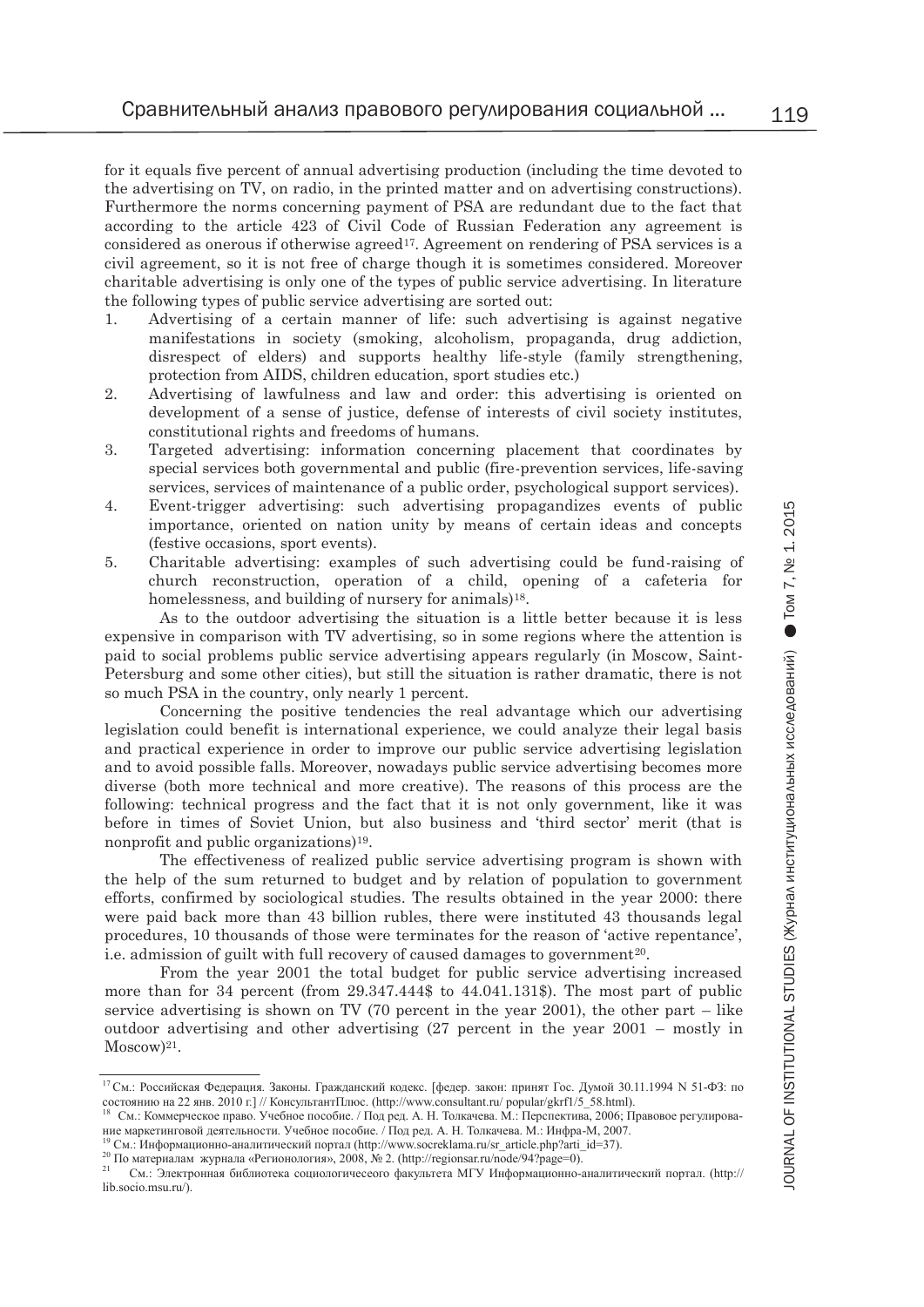According to some researches 72 percent of asked people tell that they are for public service advertising, 44 percent think that PSA could influence on solving of social problems, and 68 percent even criticize government for bad propaganda of national values and particularly for moral ones<sup>22</sup>.

At the same time there are several problems, first of all, is the financial side of the question. Still there are a number of solutions how to deal with it, for example this sort of advertising could be tax-free or it could be made some bonuses in order to attract the attention of advertising sponsors. The second problem and maybe the most important one is that nobody really believes in success of public service advertising. The drawback is also the lack of advertising theoretical basis and misunderstanding how it should work<sup>23</sup>. People do not believe in public service advertising.

Public service advertising is the advertising not of the products or services but advertising of social challenges. Who forms these challenges? It should be explained to the advertising consumer what is right, how it should be. The problem must be indicated, how it is nowadays, how it should be and what do we need to change. It is obligatory to show how it is right, how to solve it. In contrary, modern public service advertising tells about nothing of importance in fact or even tries to scare people. Eventually, the audience is scared but still does not know how to  $act^{24}$ .

The negative side of the public service advertising regulation is also the fact that it is difficult to measure its effectiveness, but even in this case it is possible for example to organize some researches, with the help of these it would become obvious or at least more clear does the public service advertising really works or not. There is no condition for the advertising realization, no motivation, no real competition, no good specialists in this field, though public service regulation has its own peculiarities and nuances. Even good advertising could fail in case of wrongful placement. There should be introduces some business models which can provide qualitative basis for public service advertising and original approach (which require additional huge investments)<sup>25</sup>.

Though non-commercial organizations increase the efficiency of public service advertising, Russian legislation does not stimulate advertising grants; moreover, the law makes provision for this case in form of tax punishment. According to the tax legislation of Russian Federation rendering of advertising services on tax-free basis is considered as realization of such services and the customer is obliged to pay VAT in the amount equal to the amount paid for commercial advertising services. At the same time tax-free services are considered as unrealized gain of the organization and its market value becomes the subject of income tax, which is really crushing for many non-commercial organizations26.

Moreover, the problems rose due to the short development of public service advertising, in consumer's mind there is no clear understanding of public service advertising because the notion of it is rather new, not typical, people often mix the notions of social, government advertising and commercial advertising with the elements of social one.

For different social groups the source of the advertising should differ (such as internet, TV, radio, street advertising etc.) in order to deliver the information to focus audience. The audience should be divided into several groups according to the fact to whom this public service advertising is oriented. The second step is to provide the information with the help of the sources which are more appropriate to the particular group (for example for the young people it is better to provide information through internet). It is also not so easy to find out websites devoted to the social advertising problems27.

In literature there are sorted out the following key factors in public service

<sup>&</sup>lt;sup>22</sup> См.: Интервью. (http://www.advertology.ru/article46765.htm).

<sup>&</sup>lt;sup>23</sup> По материалам журнала «[Рекламодатель»](http://www.reklamodatel.ru), 2008, № 11. ([http://www.marketing.spb.ru/lib-comm/advert/social\\_adv.htm\)](http://www.marketing.spb.ru/lib-comm/advert/social_adv.htm).

<sup>24</sup> Там же.

 $25$  Там же.

<sup>&</sup>lt;sup>26</sup> По материалам агентства социальной информации. (http://www.socpolitika.ru/rus/ngo/questions/document10701.shtml).

<sup>&</sup>lt;sup>27</sup> По материалам журнала «Рекламодатель», 2008, № 11. (http://www.marketing.spb.ru/lib-comm/advert/social\_adv.htm).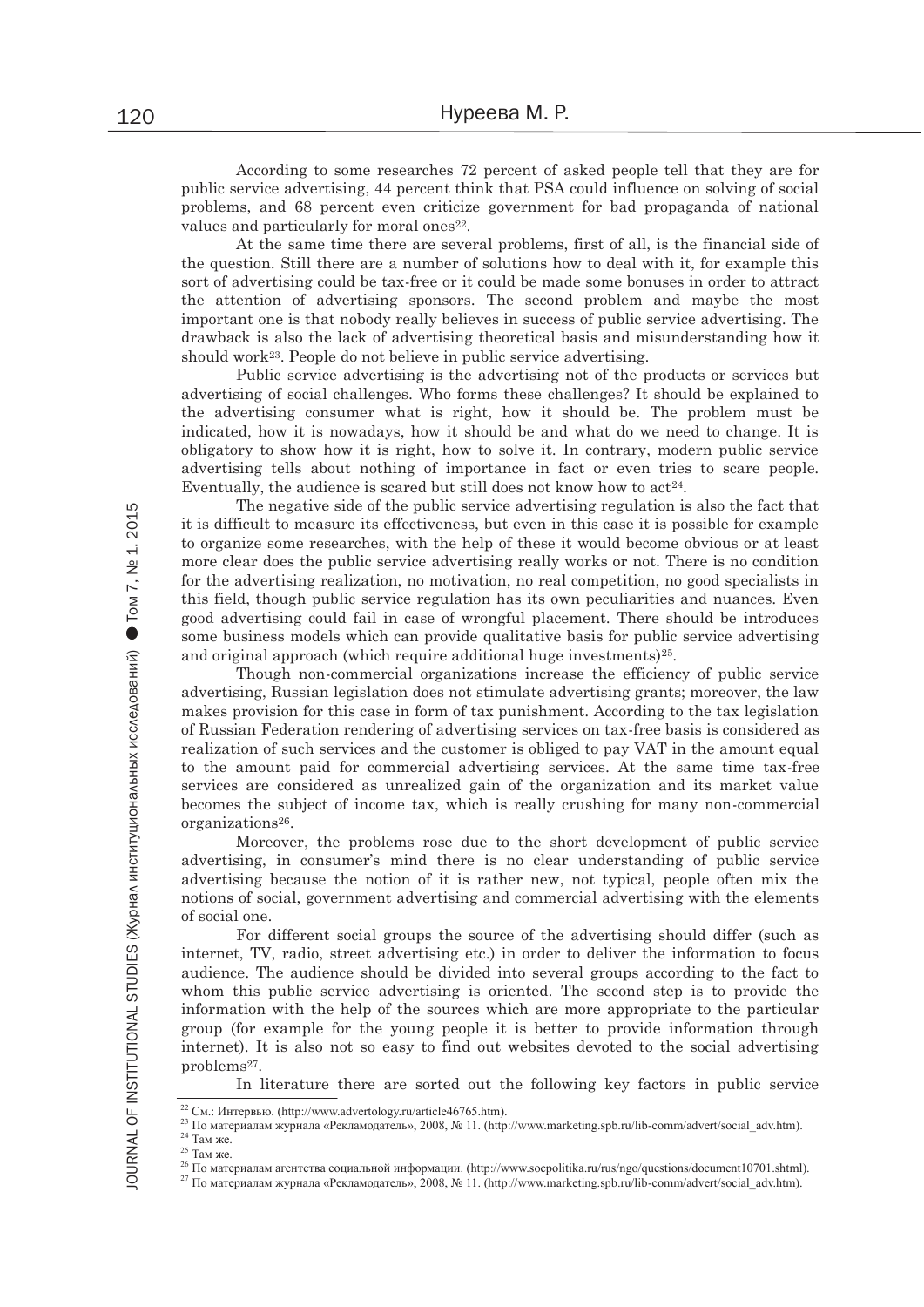advertising success:

- Clarity and figurativeness of the key words: using the words, sense of which is clear, contents, that are easy to understand, will lead to the dramatic increase of suggestion effect. In contrary to it, unclear notions decrease the suggestion effect. Moreover, the words should be melodious; otherwise the result would be deplorable.
- Clarity of quality, figurativeness of quality: the higher the level of vagueness in describing of a thing and its characteristics the less suggestion effect would be.
- It is better to avoid the words 'no' or 'not': in order to increase the suggestion effect during the advertising announcement it is obligatory to avoid negative prepositions. For people it is more difficult to apprehend and in the end it leads to doubts. Advertising would be successful only in case if the peculiarities of man are psychic setup will be taken into account28.

Public service advertising directly reflects in which state the country and its nation is. That is why it is very important to make public service advertising qualitative and efficient, to use all the possibilities of it, to use creative approaches. The problems of PSA regulation in Russian Federation are first of all the lack of clear understanding of PSA and its aims by population, contradictions on the legislative level, considering PSA as not important element, which in fact is needed constant development and big efforts not only from the government part but also from the part of other sectors including the commercial one. Business should also be motivated to participate in establishing public service advertising in order to increase competitiveness of public service advertising. Though a lot of efforts were made in advertising sphere, our country falls behind European countries, our legislative basis is still weakly elaborated and it is left a long way to pass and a lot to improve.

#### **1.2. PSA legislative and practical issues in European countries**

The European experience of standardizing advertising regulation is unique. Advertising regulation closely reflects its social environment and is determined by a spectrum of social and historical forces, including culture, religion, legal tradition, and economy. The combination of these forces is the condition for country's advertising regulation. International organizations have also been coordinating efforts to establish common grounds of European advertising.

The reasons for unifying advertising legislative ground and particularly of public service advertising regulation were first of all harmonization of measures, setting out uniform conditions. This regulation was introduced against the background of conflicting views on the issue in different countries. So it is very important to provide a common set of rules on advertising which will allow European governments to significantly reduce their legal and marketing costs and simplify the process. On the other hand, in literature we can observe a general lack of comprehensive comparative research of government regulation of different countries, for instance, in which social areas a particular country succeeded in and why.

Nowadays in Europe it is possible to figure out the following issues of which public service advertising is concerned:

- 1. Energy conservation;
- 2. Drug addiction, alcoholism;
- 3. Prevention of AIDS;
- 4. Problems of guarantee of equal rights and its realization (including rights of women, sexual harassment (especially in relation to children) etc.);
- 5. Social security (including environment concern, problems of homeless, safety on the roads, crime prevention etc.);
- 6. Tendencies of society development (education, social challenges, medicine, tax issues, problems of modern youth etc.).

The main participants of public service advertising in Europe are the following:

<sup>&</sup>lt;sup>28</sup> Архив библиотеки РГИУ. (http://www.i-u.ru/biblio/archive/parshinceva\_soc/).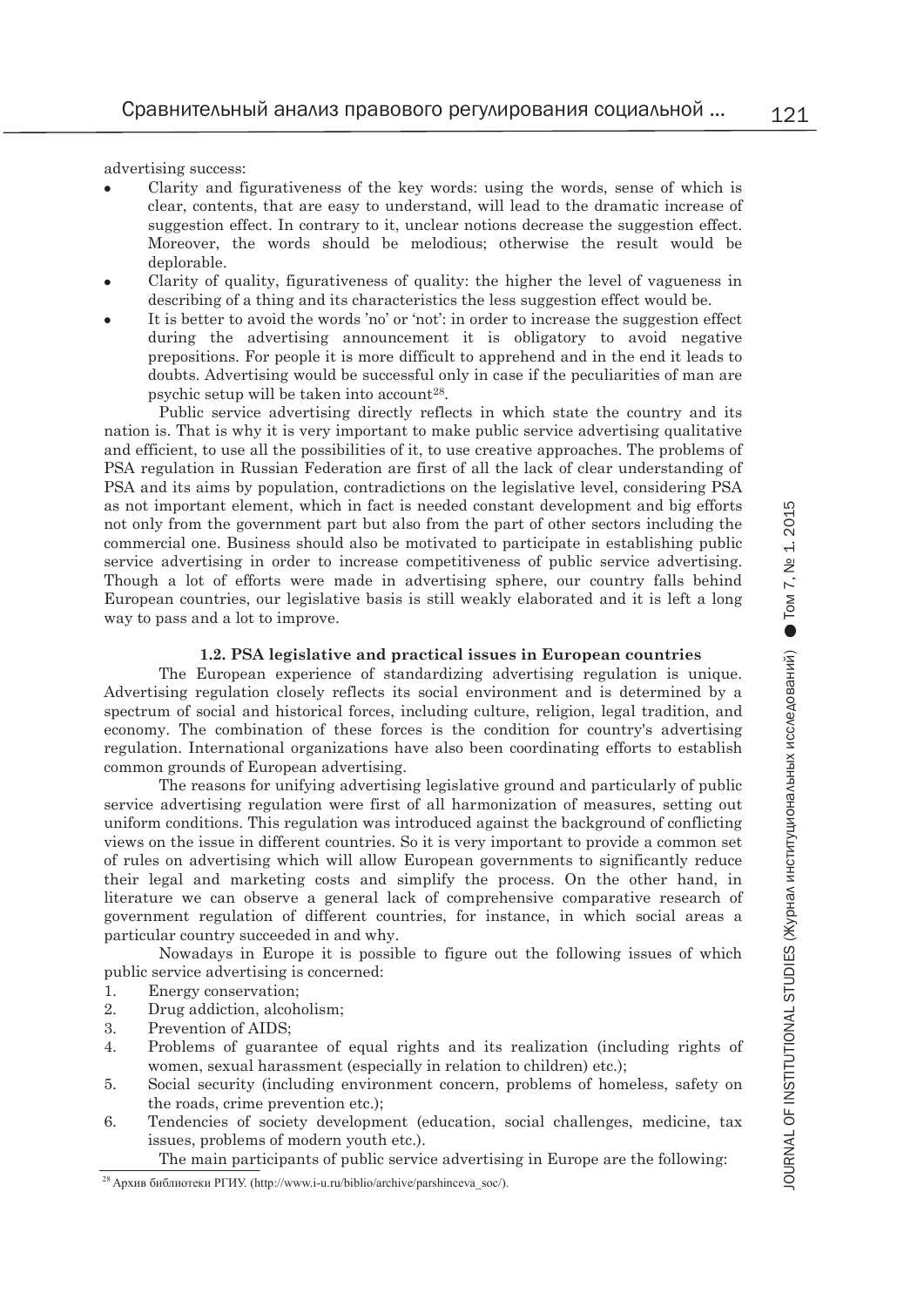Government;

Government plays a very important role on public service advertising market affecting and financing the promotion of different social problems of the society.

Special social institutes, non-commercial organizations, international and regional charitable funds

In contrary to Russian Federation, practically each country of European Union has its own special institute which regulates not only public service advertising but also keeps up with its effectiveness, constantly publishing the achieved results and challenges in the social background.

Commercial agencies and organizations

As it would be mentioned more detailed a little bit further European commercial organizations rather often use social issues while realizing their main profit-oriented activity.

European public service advertising is often based on ironic attitude of the observed issues requiring process of thinking and analyzing by a person. You cannot understand this advertising after the first viewing, but only after viewing it for several times. European public service advertising does not try to introduce the problem because in EU countries it is considered that the problem is already known, but they try to motivate people to react on it.

Public service advertising works with the help of different sources like posters, billboards, photographs, caricature, humorous rhyme, satirical article etc., but the most influence is made by TV and radio advertising. European public service broadcasting is regulated by Amsterdam protocol on the system of public broadcasting in the Member State which entered into force 1 May 1999<sup>29</sup>. As it is stressed by Ingrid Nitsche<sup>30</sup>, the main purpose of the protocol is to presume prerogative of the Member States to shape their national TV system.

Besides Amsterdam protocol, public service broadcasting is regulated by [Communication from the Commission on the application of State aid rules to public](http://eur-lex.europa.eu/LexUriServ/LexUriServ.do?uri=CELEX:52009XC1027(01):EN:NOT)  [service broadcasting a](http://eur-lex.europa.eu/LexUriServ/LexUriServ.do?uri=CELEX:52009XC1027(01):EN:NOT)dopted by the Commission on July, 2 2009 (the new one); by Communication on the application of state aid rules to public service broadcasting adopted in 2001; Directive 2007/65/EC of the European Parliament and of the Council of December, 11 2007 in which public service broadcasting legal norms were reviewed and particularly those of Amsterdam Protocol31. The reasons for it were first of all the changes of the media market in recent years in order to make legal regulation better and clearer; to review the financial side of public service broadcasting. The countries, such as Germany, Ireland and Belgium, have already reflected the new legal challenges in their own legislative basis.

In Europe there are established special organizations like World Health Organization, Foundation for a drug-free Europe etc. which pay special attention to public service advertising covering programs against smoking and drug dependence. Moreover, they are not only doing such public service advertising, but also make analyses on its effectiveness, constantly publishing the results and statistics of different countries.

On the legislative level the new tendency in the field of European public service advertising regulation is the attempt of European Union to consolidate public service directives in order to avoid contradictions between them and making these improvements European Union is taking into account the differences and special features of national legislation of different countries, leaving them the space to regulate on their own some certain aspects of public service advertising due to the peculiarities of the countries.

One more tendency in modern public service advertising in Europe is the 'shocking advertising'. The purpose of such advertising is to change the attitude of

<sup>29</sup> See: Official Journal of the European Union. (http://eur-lex.europa.eu).

<sup>30</sup> See: *Nitsche I.* Broadcasting in the EU. (http://books.google.com).

<sup>&</sup>lt;sup>31</sup> See: Official Journal of the European Union. (http://eur-lex.europa.eu).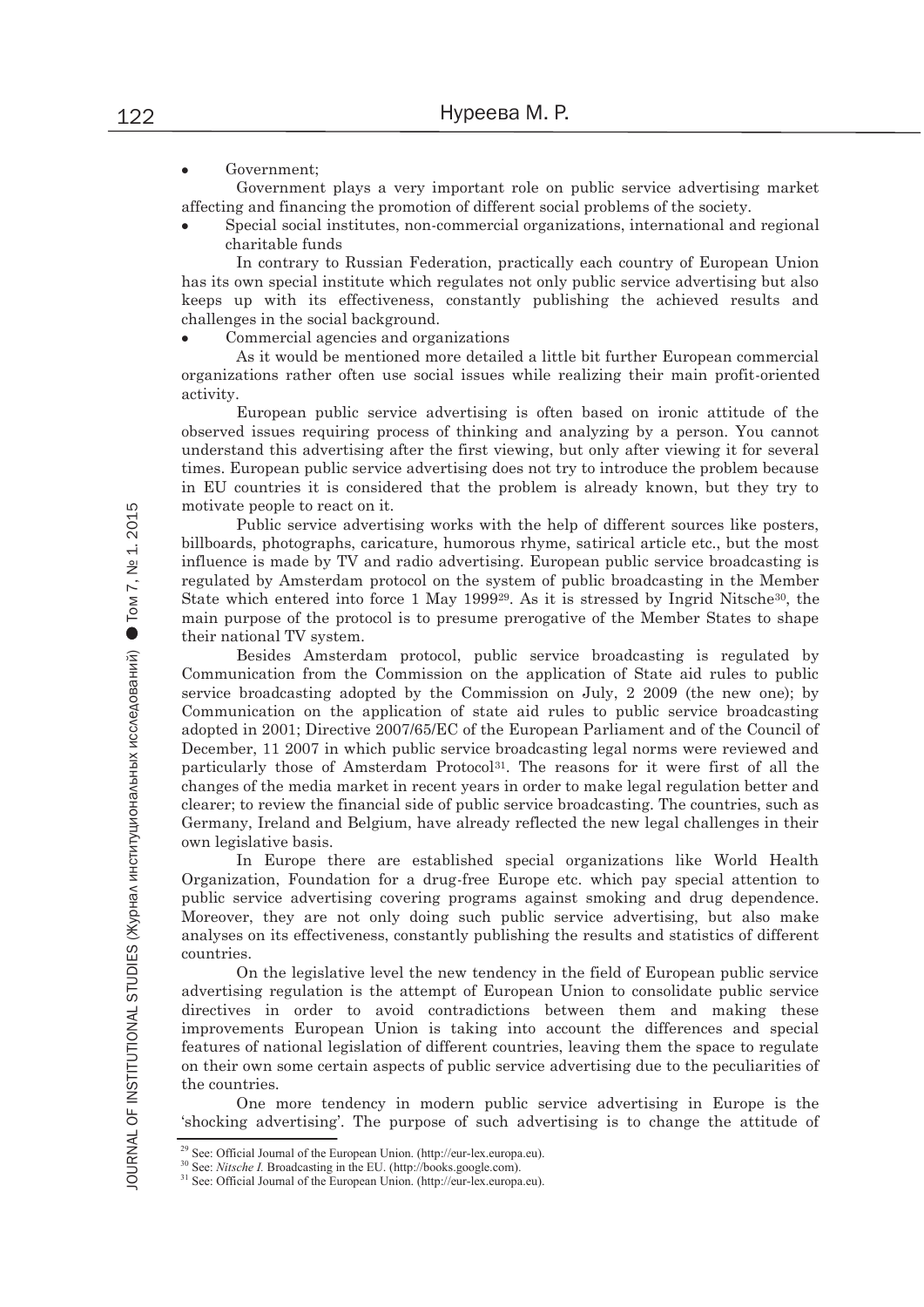society to a particular social problem, to which people are already got used to. We know about these problems and see it every day that makes us less sensitive, we stop to react on it keenly because we realize that there are so many problems that it is impossible or really very difficult to solve and to worry about them every moment is not the solution. In such situation the only exit to attract the attention of society is to use the "shocking therapy". That is why public service advertising becomes more and more aggressive in order not only to make people feel guilty or scared but also to remain a trace in people's mind<sup>32</sup>.

Sometimes European public service advertising tends to be too shocking for population by providing very natural details of caused harm or showing frightening consequences, nevertheless such advertising attracts the attention of people and force them to change their behavior. To my mind the worse case would be if people considered the advertising as not interesting, boring and switched off the TV. One more tendency is not only scared advertising, but creative approach in achievement of social goals, trying to make people think of the problem.

The results of studies show that such advertising is very efficient in Europe; it really changes the attitude of society to many social problems of modern civilization. For example, in France there is a festival 'Grand Prix de la Communication Solidaire' which takes place at the end of each year and which exists already for four years where an organization called Communication Sans Frontières (and from the last year is taking into account public opinion) rewards the best French public service advertising. The aim of the organization is rewarding of professional advertising agencies and public organizations for qualitative works.

In Great Britain there is no special law regulating the issues of public service advertising. Such advertising is ordered and paid by the government. In Britain this advertising is not free of charge because the government understands that in this case there would be no stimulus for TV channels to show social-oriented TV commercials. There is a special organization - Central office of information (COI) which was established in 1946. It is independent marketing centre; purpose of this centre is coordination of government structures activities in the field of communication with all levels of the population involved in order to develop and explain to people different social initiatives. Central office of information cooperates with government bodies on different public communication campaigns such as problems of health, safety, welfare etc. For the same reason as in case of paid public service advertising COI pays to advertising agencies in accordance with market prices. The most part of working force in COI is excommunication advertising agencies which help the politicians to create good quality public service advertising. In comparison with French public service advertising the British one is not so aggressive and sometimes even funny<sup>33</sup>. In Germany like in Great Britain public service advertising is ordered by government bodies specialized in social sphere and also charitable organizations.

In comparison with Russian Federation foreign companies finance public service advertising without requiring promoting their logotypes (but in future they could have some tax benefits). The government also provides active financial help. One more advantage of foreign public service advertising regulation is stable PSA legislative base. Nowadays commercial agencies become more and more involved in public service interests by providing for instance different campaigns promising to transfer a part of profit to people with difficult diseases, to help children or to solve some other social needs. So it is possible to conclude that Europe overcomes Russian Federation both in the quantitative and qualitative issues.

In Europe commercial organizations are standing more close to public service advertising realization process than in Russian Federation. Of course, the advertising is not mixed, they have different goals, but European commercial advertising rather often uses social issues. There are several reasons for it. First of all, it is prestigious for

<sup>&</sup>lt;sup>32</sup> См.: Информационно-аналитический портал. (http://www.socreklama.ru/sr\_article.php?arti\_id=70).

<sup>33</sup> See: COI official website. (http://coi.gov.uk/).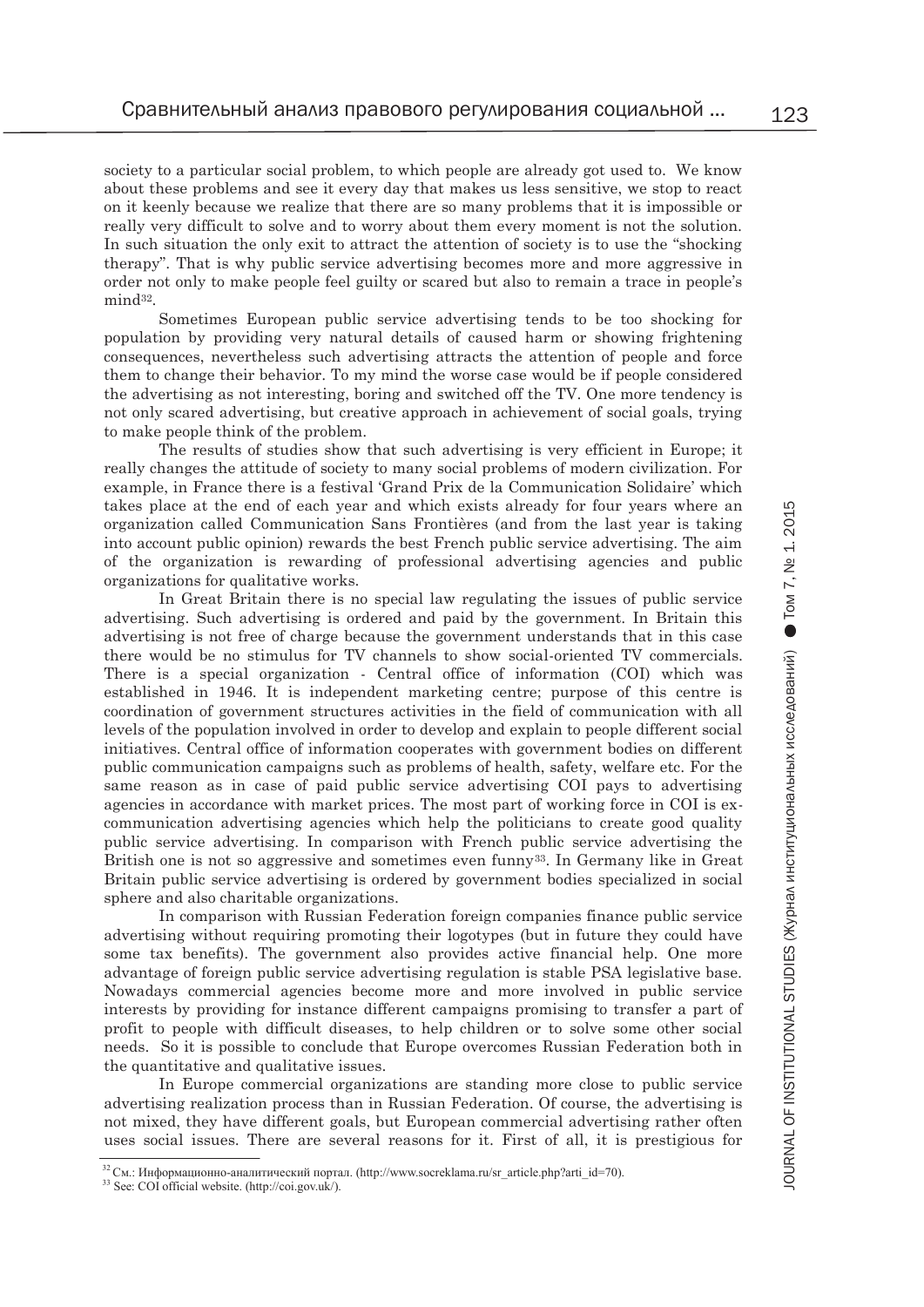companies to create public service advertising, showing that they also help in providing social values to the population. The next reason is that the process of creating public service advertising is much more interesting than creating of commercial one; it differs in the techniques that such advertising requires and the more shocking it is the better would be the 'result'. By attracting commercial organizations to the process of creating public service advertising Europe increases the level of competitiveness between the advertising participants what makes European public service advertising more qualitative and creative.

European public service advertising is constantly growing not only in the quantitative dimension but also increases its quality: from one side government and special PSA institutions watch closely to modern social needs, elaborate different studies in order to attract the attention of the society and influence on their opinion, make huge investments in this field, etc., from another side commercial sector is also actively involved in social activity. Public service advertising is not making on the leftover principle like it is done in Russian Federation. In European Union there is a clear understanding that their social wellbeing is directly dependent on good qualitative public service advertising. It is not doing simply in accordance with the law but uses creative approach.

Moreover, there are constantly organized different competitions and festivals in order to find out the best public service advertising. In my opinion, it would be very useful if European Union will not only organize such competitions between different countries but also tries to understand the reasons of a particular advertising success what will help to achieve good results in other countries. Of course, each country has its own primary social problems and difficulties but nowadays modern society has many common social problems like environment concern, safety on the roads, AIDS, alcoholism and drug addiction so they could try to solve them together.

## **2. PUBLIC SERVICE ADVERTISING: THE PROCESS OF REALIZATION**

The new public service advertising legislation with its imperfection and incompleteness has an ambiguous impact on PSA creators' behavior and consequences of it. Though a lot of positive challenges were made on the way of its improvement and simplification, the new adopted law 'On Advertising' left a number of gaps and unsolved problems, which from one side gives freedom for companies (willing to create and deal with PSA) how to create PSA and in which forms, how to manage with different legal aspects (including the possibilities for different interpretation of the legal norms) in their own manner and to avoid some complicated procedures in the process of its realization. For instance, there is no special body with functions of controlling of quality and of the process of advertising implementation, we do not have such strict PSA liability rules and sanctions, so there is no such a load of legal responsibility for the organizations like it takes place in European countries and due to that fact there is no reasons for the fear for the responsibility for refuse to spread, to broadcast public service advertising, to be punished for some other violations of the law. From the other side, these gaps including legislative instability (when the companies are not sure would their social activity be in accordance with the law tomorrow or not: for instance mentioning of sponsors); lack of PSA creating base, even of some basic explanations of the steps how to create PSA; finance and tax issues of PSA and many others issues does not stimulate and even stop the wiliness and activity of organizations which in the final analysis leads to decline of motivation of companies to create and promote PSA.

#### **2.1. The main obstacles to realization of PSA strategies in Russian Federation**

In order to understand how to produce qualitative and effective public service advertising let's examine the main obstacles arising from legislative basis to avoid them in the future:

1. First of all, organizations making PSA and using creative approach should not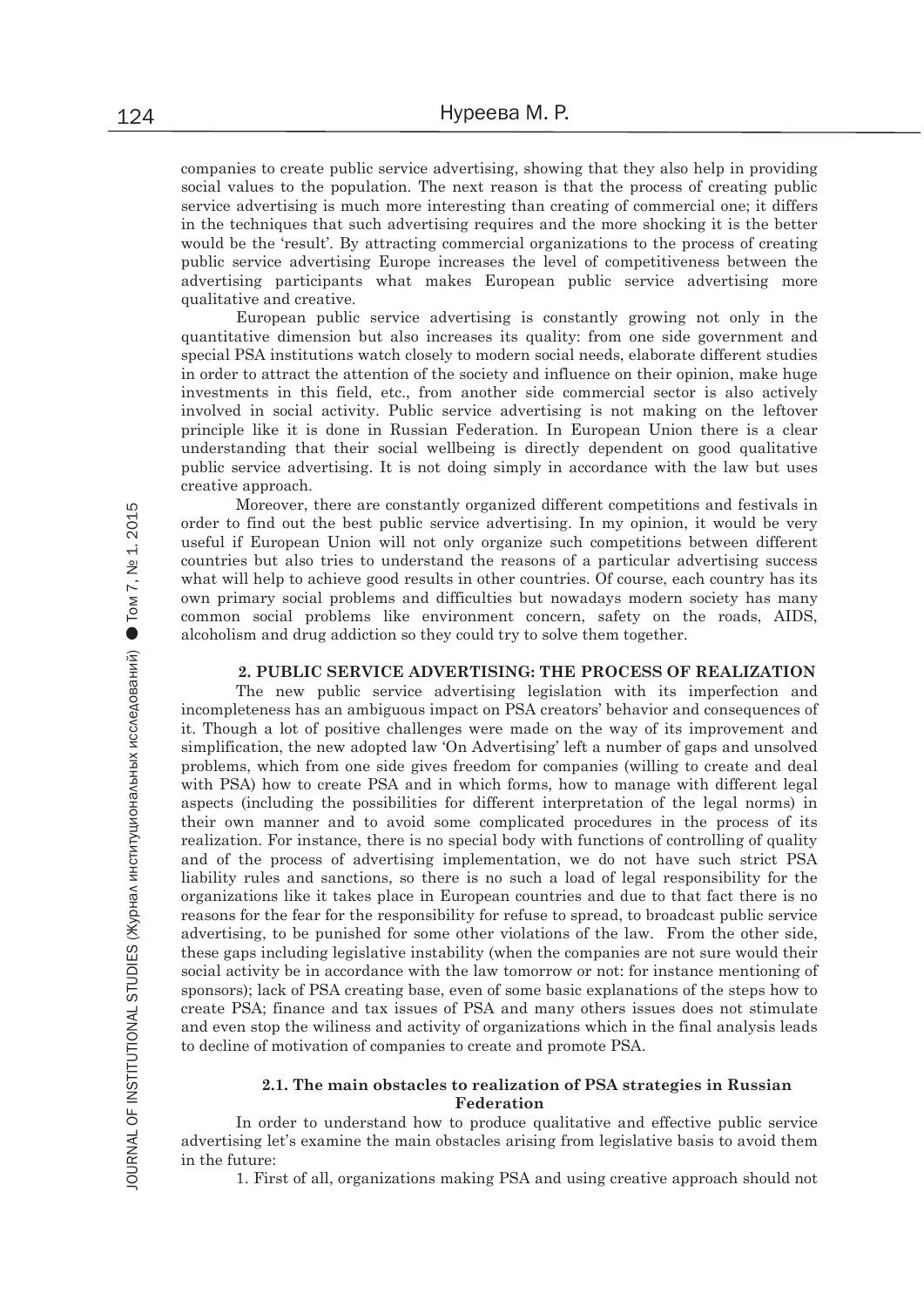'go too far' in their good intentions and not forget about the fact that according to Russian legislation there is no censorship, no preliminary control of PSA before its publication and it is Federal Antimonopoly service who exercises legal and quality control of advertising sector in case of violation after PSA realization. So the creators of PSA should pay attention to all the details and requirements creating PSA.

Moreover, since April, 2010 our Parliament is actively working on initiation of changes to the law 'Of Advertising' which will in fact toughen PSA requirements. It is actively discussed law project about creating public council, which would exercise functions of PSA censorship before its publication or broadcasting. Though it is not decided yet would these amendments be made in already existing law of advertising or maybe it is better to adopt a separate bill regulating these issues, the challenges are already went through the first stage of discussions in State Duma of Russian Federation<sup>34</sup>.

2. Next important point is that PSA – makers should not mix the notions of public service announcement, charitable and other types of advertising in order to avoid legal responsibility in the future. Especially it concerns the issues of tax liability. Our legislation considered PSA as one of the advertising types and there is no differentiation between commercial advertising and PSA in the questions concerning tax liability, it is obligatory to pay taxes no matter which advertising, commercial or noncommercial is put up35.

3. Companies creating PSA should remember not only about legal responsibility for their illegal actions but also about their civil responsibility because the main purpose of PSA as it was already mentioned is humanization of society and formation of moral values of the whole society, so organizations creating PSA should remember about their double responsibility. This point is especially urgent when we are talking about advertising intended to influence on young people, who are especially emotionally exposed to external influence and opinion.

4. Another problem which could arise is strong opposition from the side of alcohol and tobacco organizations who are directly interested in promoting of their production and PSA programs do not stimulate increase of their revenue. These companies concentrate great economic and political power and pose a real threat to social marketing programs. Tobacco institution, oil industry, National shooting association are the examples of such organizations which withstand advertising against smoking, messages about alternative energy sources and restrictions of firearm's sales. In this case it would be more effective to act in cooperation with different social organizations, enlist their support because they are also interested in such consolidation of efforts (*Harris*).

5. The producers of regional PSA should be also very careful. Though according to the law "On Advertising" the prerogative to adopt legislation regulating advertising issues belongs only to federal bodies and it is forbidden to regional organs to issue their own advertising regulative laws, social issues are under the common authority of federal and regional bodies, so regions could adopt additional acts to support their own local PSA36.

For instance, in St. Petersburg there was adopted a law "On grants of St. Petersburg assisting in production and promotion of PSA". In Krasnoyarsk there were also adopted a law "On additional measures on health defense and ensuring of physical, mental and moral safety of children in Krasnoyarsk land". In some other regions of Russian Federation there were elaborated regional conceptions regulating the questions of regional PSA development. Thereby, the producers of PSA in regions should abide by the laws both of federal and regional bodies<sup>37</sup>.

<sup>&</sup>lt;sup>34</sup> По материалам газеты «Коммерсантъ», от 05 апреля 2010 г., № 58/П (4358). (http://www.kommersant.ru/doc.aspx? DocsID=1348986).

<sup>&</sup>lt;sup>35</sup> См.: Российская Федерация. Законы. Налоговый кодекс РФ [федер. закон: принят Гос. Думой 16 июля 1998 г.: по состоянию на 05 июля 2010г.] // КонсультантПлюс. (http://www.consultant.ru/).

Там же.

<sup>37</sup> По результатам материалов круглого стола "О совершенствовании законодательного регулирования социальной рекламы" от 19 дек. 2009. (http://www.sostav.ru/news/2006/12/20/17n/).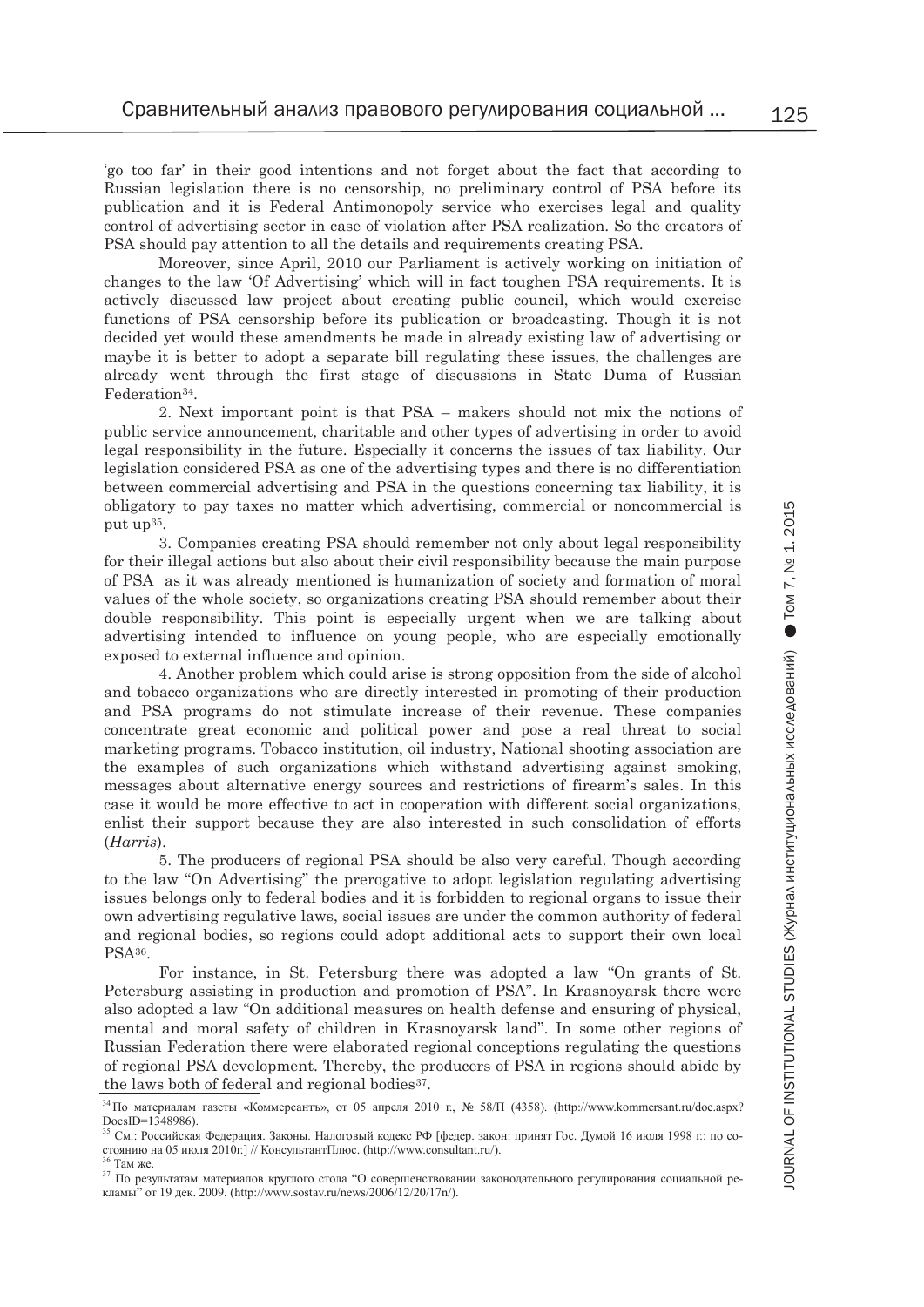According to the court practice reports the main problems that are PSA companies and organizations face and leading them to violations of the law are the following:

- Inaccuracy in basic notions and criteria of evaluation;
- Irregularity of production, distribution and promotion system of PSA;
- Lack of legal sanctions concerning the refuse to spread PSA and of encouragement for active distribution of effective PSA;
- Usage of PSA in commercial and political interests<sup>38</sup>.

PSA producers should also take into account that since spring 2010 (as it was already mentioned above) our government elaborates two law projects (one initiative was proposed by State Duma of Russian Federation, the other one was proposed by the Ministry of economic development) concerning the amendments to the law 'On Advertising', which will complicate the process of PSA realization, especially for nongovernmental sector. The main difficulties arising from this law project are the following:

- PSA would be under control of Federal Antimonopoly Service which would determine does PSA satisfy legal requirements or not;
- If Federal Antimonopoly Service decides that the proposed PSA does not meet legal requirements the organization would be liable under the administrative code of Russian Federation;
- Government and municipal organs gain an advantage to produce PSA over other sectors;

In every case of broadcasting governmental and municipal social advertising there should be strictly indicated that the PSA was made by government (or municipal body) to inform the society about the particular sector created the advertising. Moreover, in case of setting up a contract by government media with governmental or regional bodies the advertising services should be done on gratuitous basis.

- TV channels broadcasting PSA would have no tax concessions;
- Opinion and wishes of noncommercial PSA organizations were not taken into account while the process of elaborating of this law project, moreover, Russian Social Advertising Coalition was not even informed about these coming legal changes39;
- Concerning sponsorship, legislator wants to bring challenges in this question one more time: according to the latest proposals there should be determined the maximum limit of broadcasting time of such advertising, ipso facto to whittle the positive effect of sponsored advertising observed in recent times in our country.

It is not clear at the moment would PSA legal challenges come into force or not and in case if they do how soon it would be, it is high time for the necessity of the amendments, to bring them to life. Anyway our country is on the right track of modernization and improvement of our legislative basis realization of those is impossible without aggravation of responsibility of PSA producers trying to make the law 'On Advertising' more clear and transparent; so companies and organizations establishing public service advertising should be ready to undertake the obligations for producing of qualitative and efficient advertising (what would be especially urgent in case of adoptions of coming law projects).

#### **2.2. The basic steps in the process of creation of an effective PSA for Russian companies and organizations**

In order to avoid the possible mistakes in PSA creation and not to repeat them let's indicate the most typical of them:

1. Creating PSA devoted to the particular problem the advertising-makers could be in fact not very competent in this particular question. The consequences of such

<sup>38</sup> Социальная реклама в российских СМИ: правовая обязанность и социальная ответственность: информационная бюллетень. М., 2009, № 12 декабрь.

<sup>&</sup>lt;sup>39</sup> По материалам Российской газеты, от 09 декабря 2009 г., № 5059 (235). (http://www.rg.ru/2009/12/09/reklama.html).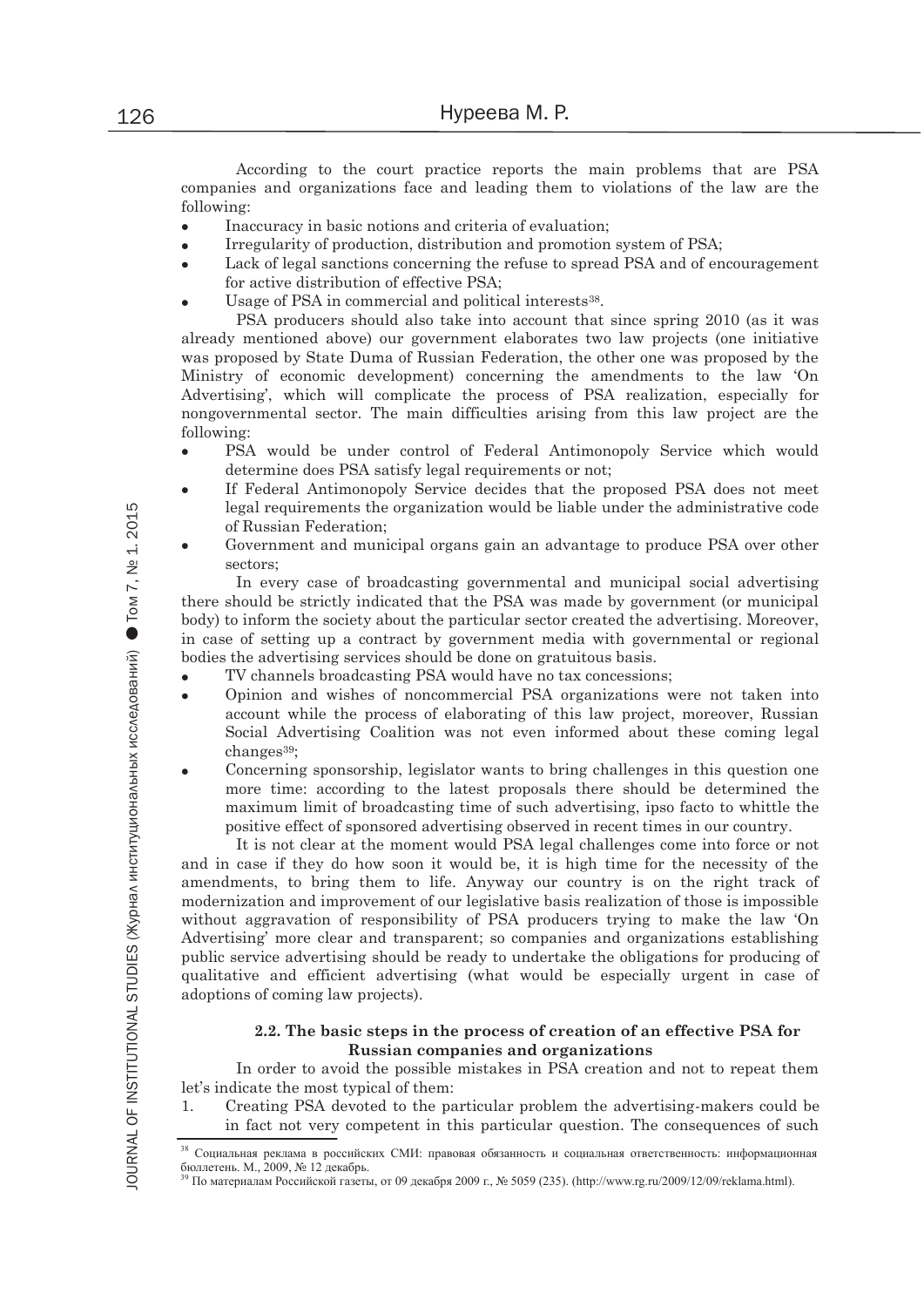advertising could be very dramatically because without understanding of an issue it is impossible to bring the idea to the society.

- 2. It is better to avoid the words 'no' or 'not' and other negative prepositions. For people it is more difficult to apprehend them, this causes negative reaction which in the end leads to decrease of an informational perception.
- 3. There should be shown the way how to decide the problem, the model of conduct, what to do and how to act in every indicated situation, but not only the problem itself.
- 4. According to the social direction of advertising there should be determined the appropriate informational sources to spread such information, otherwise it could lead to risk of advertising simply not be seen by the customer.
- 5. One more typical mistake is a refuse to analyze the results of advertising campaign. In this case PSA looses its sense because without estimation of its effectiveness it is impossible to know does it get a reply from PSA consumer's part or not40.

Moreover, in order to succeed in PSA sphere companies who are going to deal with social advertising market or who are already functioning on should not only be aware of its pitfalls and contradiction issues but also know the steps how to create efficient and competitive PSA. Now let's figure out some basic recommendations and advices for them after analyzing of Russian and European legislative and practical experiences:

1. To start to participate in different PSA annual festivals and competitions

One of the most spread and important PSA questions making obstacles is the financial side of advertising. Participation in PSA annual festivals and competitions is a good chance for the company to get the material support for its advertising programs.

2. To begin to cooperate with international PSA 'colleagues'

Another way to obtain the financial support and also to learn European experience is to work in cooperation with international organizations and PSA professional agencies for which it would be also interested possibility to apply their practical skills and abilities from one side and the chance to attract PSA specialists to our country from another side especially in terms of general lack of good PSA specialists and PSA professional agencies on our market.

3. To cooperate with government, other non-government bodies and bodies of local self-government

It is simpler and more quickly way to achieve the positive results by unifying the efforts with other organizations also interested in this process.

4. To focus on one target group, not on all of them

The reason for this step is that it is impossible to influence on all the PSA consumers with equal effectiveness, for different groups of people there should be elaborated and applied different methods of influence. It is also very important to show the model of the right conduct in every particular situation for the given target group. Moreover, it would be simpler for the company to learn the peculiarities and nuances of one target group and to achieve the effectiveness of their actions.

5. Sponsorship

In this case we are observing the possibilities for the commercial organizations producing PSA. Nowadays sponsorship is becoming more and more popular. According to some researches, only for the last two years the volume of such kind advertising has increased by 23 percent and we should not forget that it was made in terms of global financial crisis. It is easier to participate in the process of creating PSA than to manage it on your own and by that avoid the negative part in case of the failure (for instance, incompatibility of legal requirements which could lead to legal responsibility of the advertising creator). So the organizations would not be afraid to make their advertising in accordance with strict legal frameworks<sup>41</sup>.

127

<sup>40</sup>См.: Социальная реклама. (http://www.socialnaya-reklama.rcso.ru/).

<sup>41</sup> По результатам материалов круглого стола "О совершенствовании законодательного регулирования социальной рекламы" от 19 дек.2009. (http://www.sostav.ru/news/2006/12/20/17n/).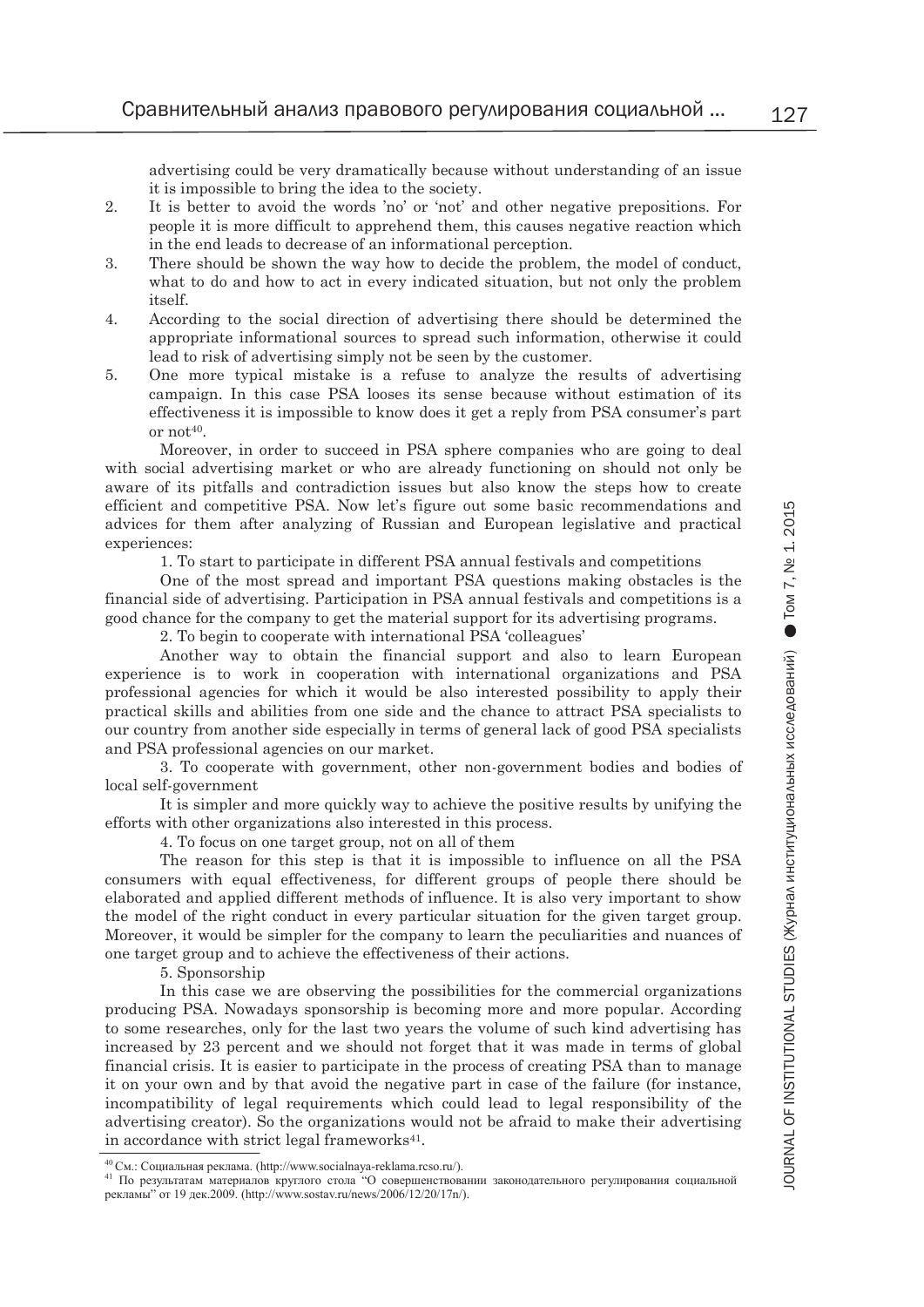Moreover, the fact that an organization is interested in creating of PSA and really takes part in this process will have a direct positive impact on a dynamic characteristic of a company's conduct: its image, reputation is one of the criteria for choosing the product or service by the customer. Nowadays it is very actual question especially in terms of high level of competition, a wide choice between plenty of similar products and the customer has no idea what to prefer, so all the companies are completing with each other for the consumer loyalty. Social activity of the company would play a positive role in order to make the consumer come over company's side (*Шилина, 2010*).

6. Placement of the advertising

For the same reason the right placement of advertising plays the important role in order to 'knock' to the particular target group. The preferences of the source of information popular among the focus group should be taken into account by PSA makers otherwise there would be no use to spent money for the sources which would not be ever heard by the focus group.

6. To use internet advertising

Using internet advertising we should not forget about differentiation of target groups. Moreover, it is more practical to choice simple names of websites, which could be easy to remember. Unfortunately, websites devoted to PSA and even those which are well organized often have very complicated names. Even if the 'customer' of such advertising willing to find out mentioned above websites he could easily fail to do it. Then, banner advertising should be put up on popular data portals in order to 'have a chance' to be seen by focus audience.

7. To use more creative, risky methods in PSA

The companies should not be scared to try something new, to experiment with different creating methods, to make the advertising different from its analogues and not to be concerned with the ambiguous reaction of public opinion. For instance, to use so called shocking advertising like it is already actively used in European countries.

8. To hire PSA experts, special PSA agencies

The process of PSA producing differs from the process of creating of commercial advertising; there are required special skills to develop PSA messages. Organizations should keep that fact in mind.

On Russian PSA market little by little appeals more and more agencies specialized in PSA issues and make analysis on advertising effectiveness. For instance, PSA agency - SocResponse – organizes various tests of advertising materials. The organization makes analysis of text messages, advertising models, scenarios, promotional campaigns and many others<sup>42</sup>.

9. The process of analyzing

Implementation of European methods used in Russian companies and organizations should be analyzed in a very detailed way otherwise this advertising would not 'work' in Russian realities. I would like to pay attention to the fact that too chocking advertising could lead not to positive, but rather negative reaction of society. Organizations should not follow blindly all tendencies and modern advertising directions of European countries otherwise they can get the opposite effect. At least, these shocking effects and details should not be demonstrated very often. The point is that that in comparison with European practices our society faces got used to see negative information, to worry about that, to feel unsecure etc. because our information sources (first of all we are talking about TV channels) abound in different sorts of horror. That is why people try to avoid it, to abstract from it; they do not want to come back to such realities one more time.

#### **2.3. Marketing mix approach**

It is possible to say that (created in the 60s) marketing-mix conception known also as the method of 4P (product, place, price, promotion) concerns not only commercial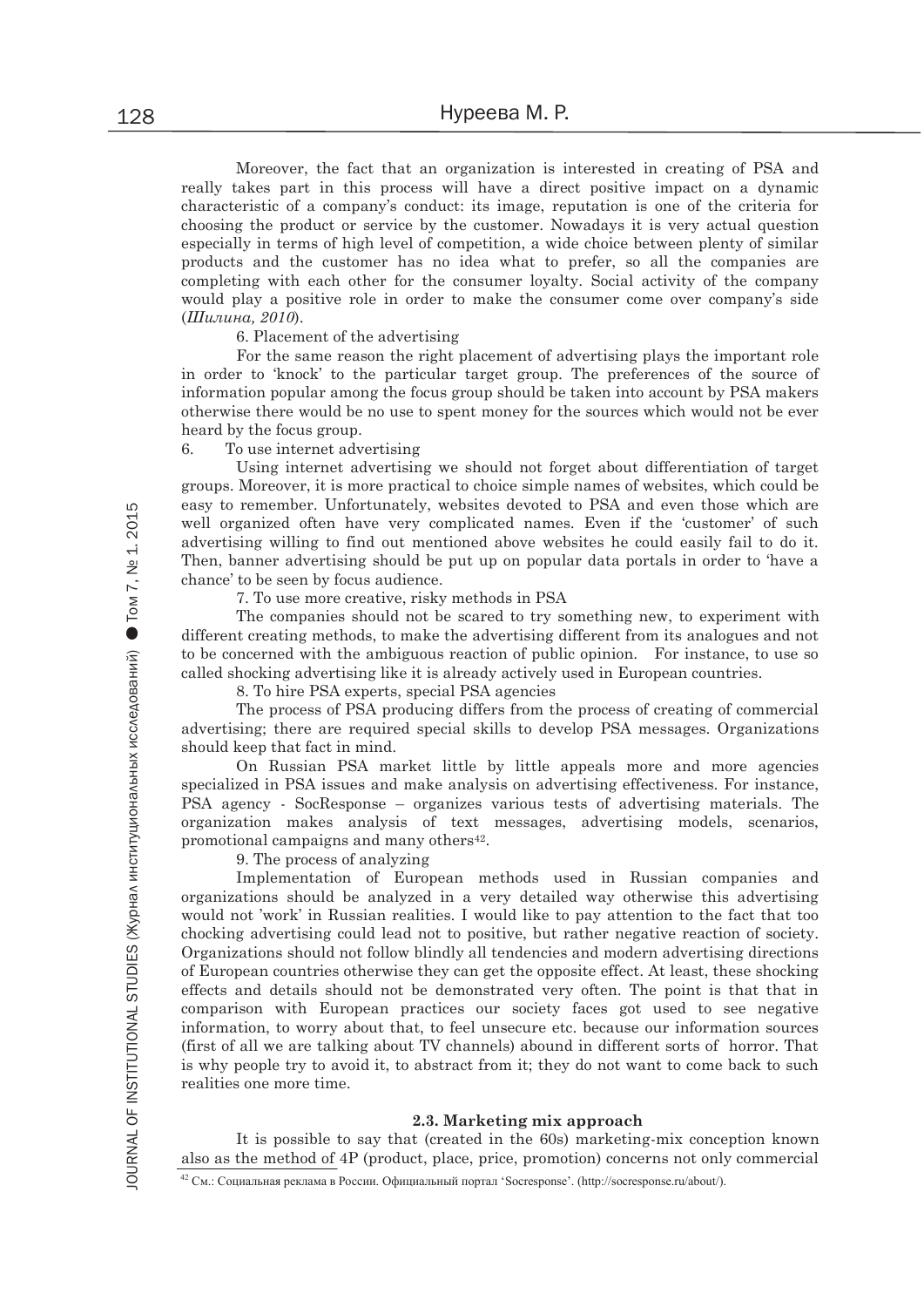advertising, but also very relevant to public service advertising which is formulated and created according to the same rules of promoting of its ideas as the commercial one43.

1. Product

First of all, it is important to determine what is the problem, who are the addressee of advertising, how this problem influence on the society. New ideas and models of conduct are more likely to be approved in case of their transparency, evidence of its positive effect and if it would not be too complicated to put them into practice, when it is easily to try this new method. Hence, it is very important to simplify the posed problem as much as possible, make the possible variants of conduct more clear in order to make these changes adopted by the target group. The next component of this step is to formulate and descript the goals of advertising.

2. Place

Creating and promoting PSA we should remember about the role of right placement of it. Nowadays the most popular and effective informational sources are TV channels and internet, but the main problem that we are facing with the high level of costs of such services, not every organization could afford it.

3. Price

It is the most difficult part in the process of advertising realization. As it was already mentioned, in Russian Federation PSA is financed on leftover principle from government and municipal side so the exit could be cooperation with different PSA organizations and companies including international ones.

4. Promotion

This phase implies the choice of target audience, of appropriate communicative messages and establishment of contacts with public. It is usually considered that PSA must be put up outdoors, should be spread with the help of printed matter, but the fact is that it is not often reasonable.

Though our legislative basis has a number of drawbacks which moreover could not be decided in the nearest future I would like to stress that it is more real (than it could be seen from the first side) to create qualitative and efficient public service advertising in our country. Unfortunately, very often Russian companies and organizations creating PSA do not use recommendations and experience provided by the examples of already produced good quality PSA, by international experience, do not analyze their mistakes. The typical obstacles preventing our organizations from establishment of creative and qualitative PSA are the following: instability of legal environment, tax issues, lack of government support and of PSA professional institutions and agencies, opposition from different companies concentrating a great economic and political power from one side, lack of competence in the examined social issues, wishes to decide all social problems into frameworks of one PSA campaign, the usage of inappropriate sources of information and refuse to analyze the results of advertising campaign from another one.

However, compliance with these methods and recommendations could considerably simplify the process of PSA establishment. The basic rules of advertising success are the following: use of creative approach, cooperation and consolidation of efforts of PSA market participants, following the models of conduct and detailed explanations of PSA creation process provided by special institutions and associations, estimation of PSA effectiveness and its results, focus on the particular target group, choice of the right placement of advertising. Nowadays Russian PSA market has all the necessary prerequisites for realization of competitive and efficient PSA and is on the right track of advertising development and improvement.

#### **2.4. The main obstacles to realization of PSA strategies in European countries**

As it was already mentioned above, theoretical basis of public service advertising and practical situation in European countries exceeded Russian PSA realities. At the

<sup>&</sup>lt;sup>43</sup> По материалам доклада Юрия Шатилова на Международной научно-практической конференции «Социальные проблемы современного города в визуальной культуре». От 8 апр. 2008, ОмГТУ. (http://omskmedia.ru/teoria04.html).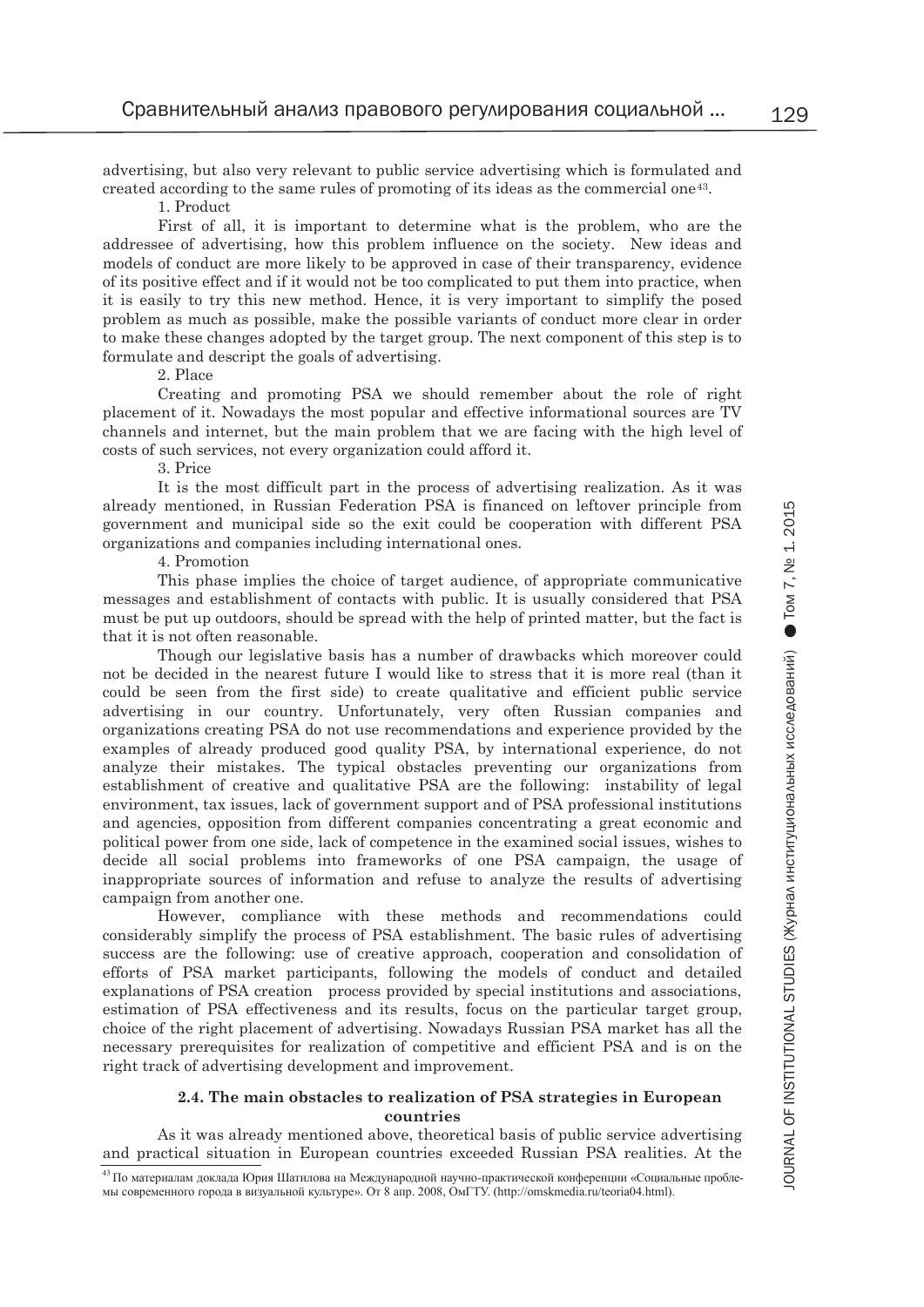same time there is a room for improvement (of course, qualitative and quantitative characteristics of these challenges varies from country to country) to increase the level of advertising effectiveness and quality characteristics.

The main obstacles to the process of realization of PSA strategies in European countries are the following:

- First of all the problems arise from the lack of unified advertising legislative regulation. Though nowadays European countries are on the right way of consolidation of their PSA legal norms in order to avoid contradictions between them, this process is not finished yet, not all the countries have implemented all the changes in their national legislative basis.
- The new provided changes often presume prerogative of the Member States of European Union to shape their own national advertising system ipso facto giving freedom and initiative to a particular country while deciding on PSA questions. This fact does not contribute to the process of unification of European PSA legislation and court practice44.
- Moreover, especially in recent years we could observe the process of constant changes in legislative sphere of European countries which also put obstacles on the way of establishment of legal stable situation.

We can conclude that all these challenges on the legislative basis complicate for the companies and organizations the process of PSA production and its' realization in European countries. So PSA organizations should be very attentive to the nuances and peculiarities while promoting their advertising not only in their local environment but also in other countries.

Besides legal pitfalls putting obstacles in the way of PSA establishment there some difficulties and controversial situation arising in practice:

1. European companies and organizations often tend to create too shocking advertising and though it is rather efficient method to attract the attention of society to a particular problem, they should not forget about the load of responsibility in case of recognition of such advertising as not respective to moral values and norms of the society. Moreover, in comparison with Russian regulation, where there is no special body competent for controlling PSA implementation process and watching over its compliance with the legal requirements, practically in every European country there is such kind of controlling body and the only differences is whether this body is created by governmental or private organization. So the companies creating PSA should remember about the double load of their advertising campaign responsibility.

2. For commercial organizations there exists an advantage in the form of tax benefit proposed by their local government which could allow them to reduce considerably the costs for PSA. But advertising companies should take into account that the condition of usage of these tax benefits is not to mention about their logotypes in PSA. One more nuance in this case is that European companies are able to receive the benefits only after holding of PSA campaign so they should consider the costs beforehand.

3. Ideally, all the participants of a team creating PSA should be involved during all the process of advertising to understand the objectives and order of its realization. If it is found impossible at least they should be informed of the procedure at the preliminary planning stage of PSA creation. Unfortunately, PSA makers do not follow this proposal and many advertising executors are focused on the particular PSA element without having a full picture of the final result.

#### **2.5. The basic steps in the process of creation of an effective PSA in European companies and organizations**

There is a number of common basic rules which could be applicable both to Russian Federation, European countries and in fact to every country in order to create

<sup>44</sup> See: EU procurement law: priority services. (http://grahnlaw.blogspot.com/2010/01/eu-audiovisual-media-servicesdirective.html).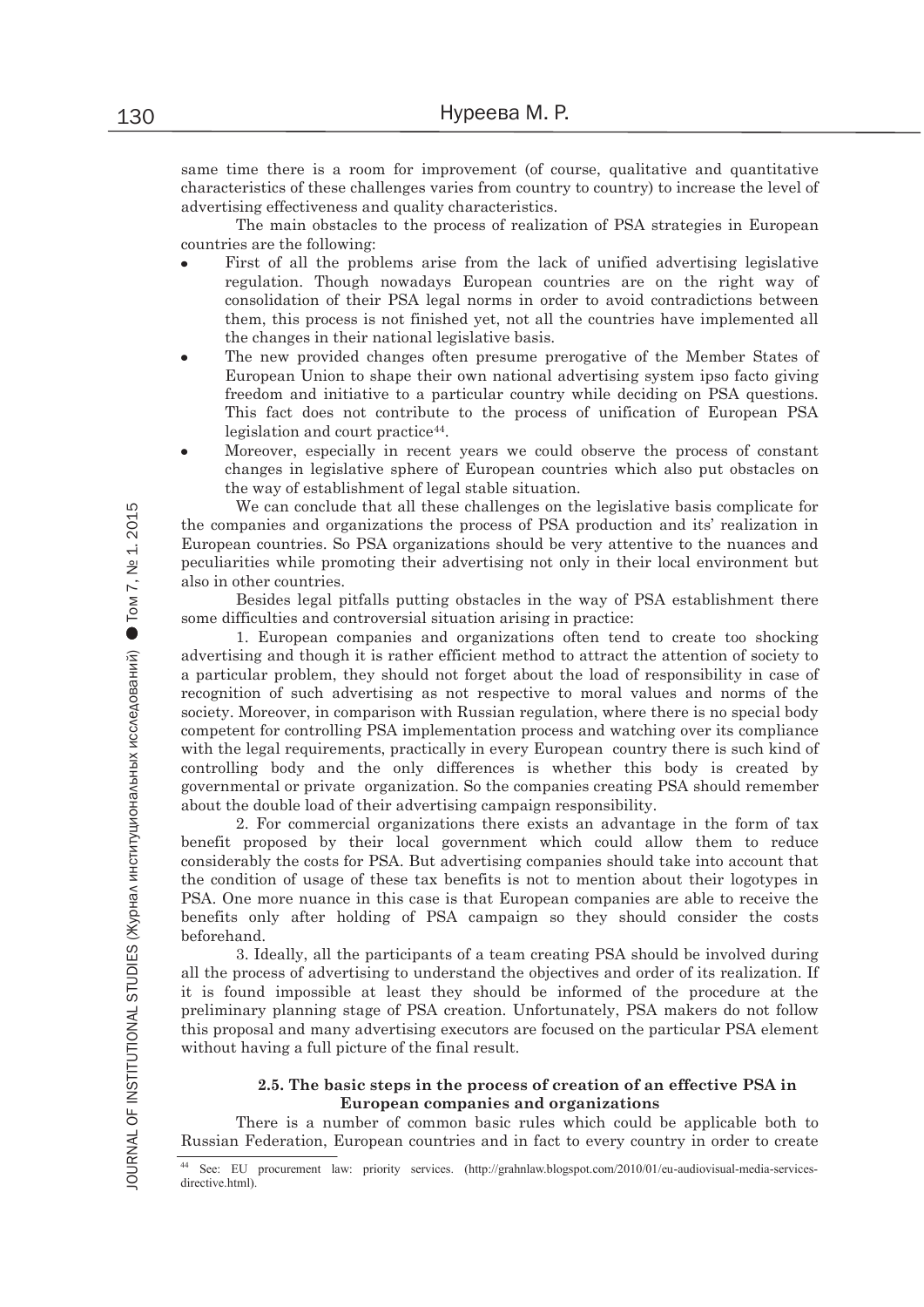efficient public service advertising like for instance to start to participate in different PSA annual festivals and competitions, to cooperate with government, other nongovernment bodies and bodies of local self-government of a country etc.

The common conditions of PSA efficiency which could be applied to European countries are the following:

- 1. PSA should lead to positive spirit.
- 2. The main participant of advertising should be a person with all his or her habits, problems and desires.
- 3. The basis of advertising is values, traditions and social norms.
- 4. PSA must not provoke difficulties between different levels of society.
- 5. Advertising should help to form respect to traditions and heritage of a nation.
- 6. In certain cases call to refuse of a certain action for a good cause of the consumer.
- 7. Advertising should assist in the increase of society's activity.
- 8. In long-term should form a certain manner of conduct, social sets<sup>45</sup>.

At the same time there are some differences and nuances for European companies on the way of creating of successful PSA according to the special features of European Union:

- 1. Presence of a sufficient number of different professional PSA organizations in European countries which are constantly publishing the results and statistics of different countries, determining the level of advertising efficiency could serve to PSA creating companies a positive role by giving them an opportunity to compare the advertising of different countries and to avoid similar mistakes in the future. European countries could use this opportunity provided by different PSA institutions while creating PSA in order to learn effective methods and techniques influencing on public opinion and implement them, not to loose time for finding out their own methods and means.
- 2. For the companies who are willing to begin PSA creating activity it would be very useful to follow the advices and recommendations composed by professional PSA organizations and institutions which propose detailed descriptions of basic steps and the order of their realization. This follow-through will simplify for companies the process of PSA creation and realization.
- 3. As it was already mentioned above a good opportunity for PSA-creators to increase the effectiveness of PSA is to participate in different PSA festivals and competitions, but not only on national level, but also in competitions between European countries for which the similarities of requirements to good quality PSA dispose.

It is also interested to analyze the main principles of successful health advertising found out by Brown and Einsiedel which to my mind could be applied to all types of PSA:

1. First of all, there should be developed interesting, bright messages, qualitative messages and chosen rigorously informational channels which would spread this advertising.

2. Address to the particular audience, target group, not to all the society in the whole.

3. You should not only draw public attention but also hold your positions.

4. Stimulate the audience to discussions of the problems after screening the advertising.

5. Focus on change of the attitude of population, make the idea clear to them.

6. You should try to make global challenges in the society.

7. Collect informational data, analyze its effectiveness (*Berlin Ray* and *Donohew; Harris*).

These recommendations also could be useful for Russian health advertising situation where according to the results of Russian researches of public opinion half of Russian citizens incline to believe that our level of public health as rather bad, 28

<sup>&</sup>lt;sup>45</sup> См.: Социальная реклама в России. (http://www.socreklama.ru/sr\_article.php?arti\_id=142).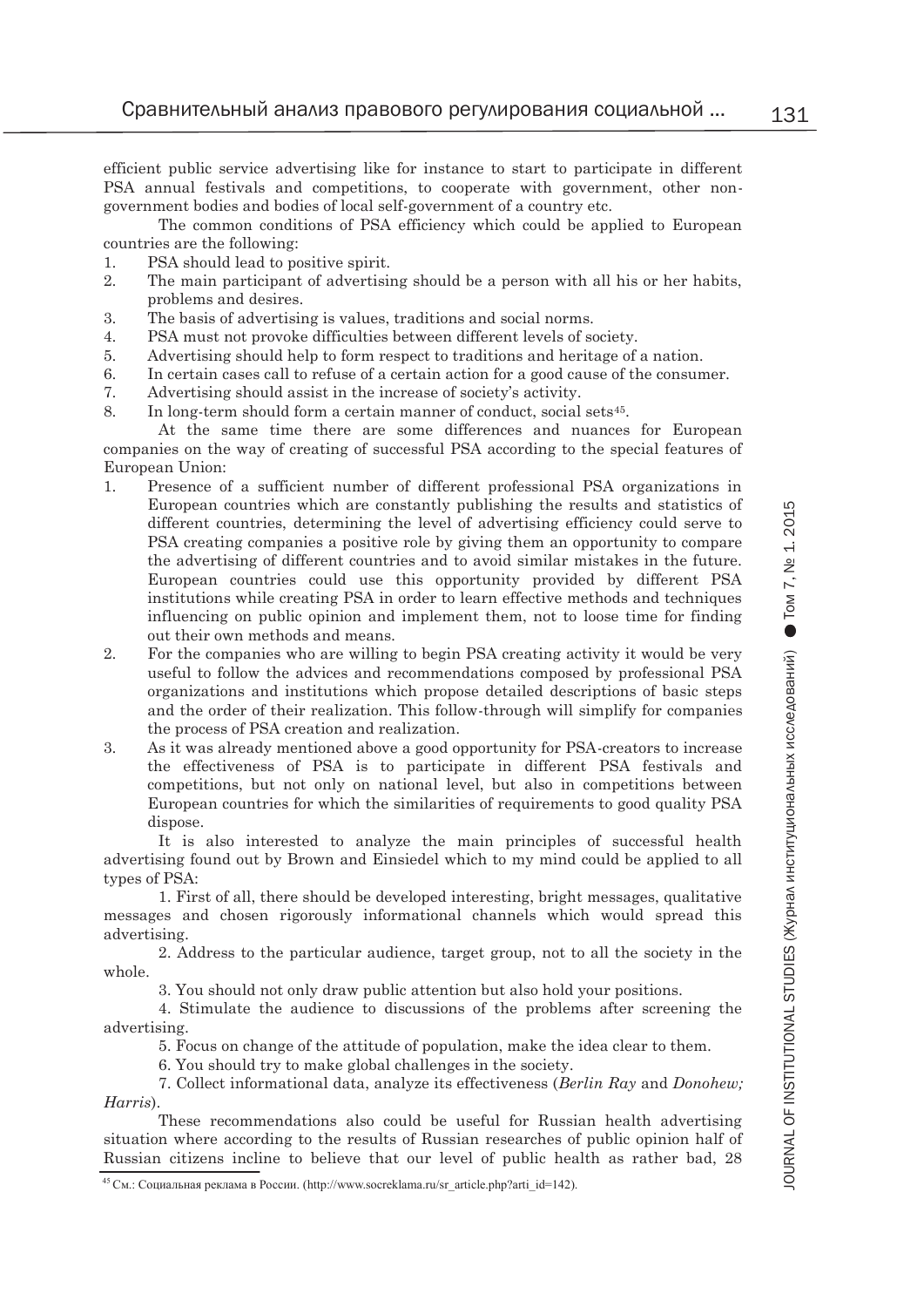percent is sure the level decreases in its and 42 percent thinks that it stays without changes46.

The level of legislative regulation and practical experience of European countries exceeds the level of legislation and public service advertising development in Russian Federation. At the same time there are some problems and contradiction issues arising from European advertising practical realities and imperfection of their legislative base. European companies are also not insured against all risks, making mistakes, failure of PSA campaign etc. The advices and recommendations proposed in this chapter for Russian companies and organizations are universal and could be also applied to EU countries. However, European countries should take into account the nuances and peculiarities of their own PSA market and cooperate with each other in order to succeed in creating of efficient public service advertising.

**Summary:** In modern world public service advertising is a direct reflection of social values, world outlook of population, humanistic relationships between people, level of cultural development of the society. The main source of PSA is public life which consists from relations between different levels of society, social conflicts between them. The issues of which PSA is concerned are family relationships, discharge of social duties, healthy life-style, environment concern, strengthening of cultural values, social support of population, restoration of humanistic relationships between people, problems of guarantee of equal rights and its realization, social security, education and many others. The aim of PSA is to form social challenges in the society's mind, to lead to reforms in social sphere. The issues of public service advertising require deep analysis and consideration. PSA affects different aspects of social life and influence on state of civil society; it is one of the methods to restore relations between government and its population, which executes educational, informational and emotional functions. PSA helps to motivate people to socio-positive actions. That is why it is very important to form a stable basis for maintenance of values and create conditions for harmonization of relations on all levels in the country.

The difference of PSA from other types of advertising is that public service advertising does not try to promote and sell to the consumer, but to form moral values of the society, to change behavior of people and show how to make it, to get the attention to social problems and the ways how to decide them. Underestimation and inattentiveness towards social problems could lead to loss of moral values, destruction of culture and forming the basis for aggravation in relation between different levels of society.

Russian PSA issues are regulated by the law 'On Advertising' (2006) and by other normative legal acts adopted in accordance with the law, though in European countries there is no special law regulating advertising issues. Nevertheless, European advertising activity is regulated by consolidated normative acts elaborated and adopted by European Union, for instance: Amsterdam protocol, Directive 2007/65/EC of the European Parliament and of the Council of 11 December 2007 and others.

We could conclude that modern PSA legal base of Russian Federation restrains the development of PSA in our country. Legislative regulation base is characterized by uncertainly of PSA institute and PSA norms, contradictions between articles of law (for instance concerning payment and tax issues; advertising sponsorship; the possibility to use logotypes of commercial organizations in PSA etc.) and lack of differentiation between PSA and other types of advertising, including commercial advertising using elements of PSA. Imperfection and duality of legislation cause the decline in quality of PSA and negative attitude of the society. All these shortcomings lead to necessity of elaborating and adoptions changes on the legislative level. There should be elaborated special normative act regulating PSA issues (but not in the context of advertising in general), eliminating the impact caused by commercial organizations by forbidden of commercial logotype's usage in PSA and establishing strict defined tax policy (including the amount of taxes it selves and tax bonuses).

<sup>46</sup> По результатам материалов круглого стола "О совершенствовании законодательного регулирования социальной рекламы" от 19 дек. 2009. (http://www.sostav.ru/news/2006/12/20/17n/).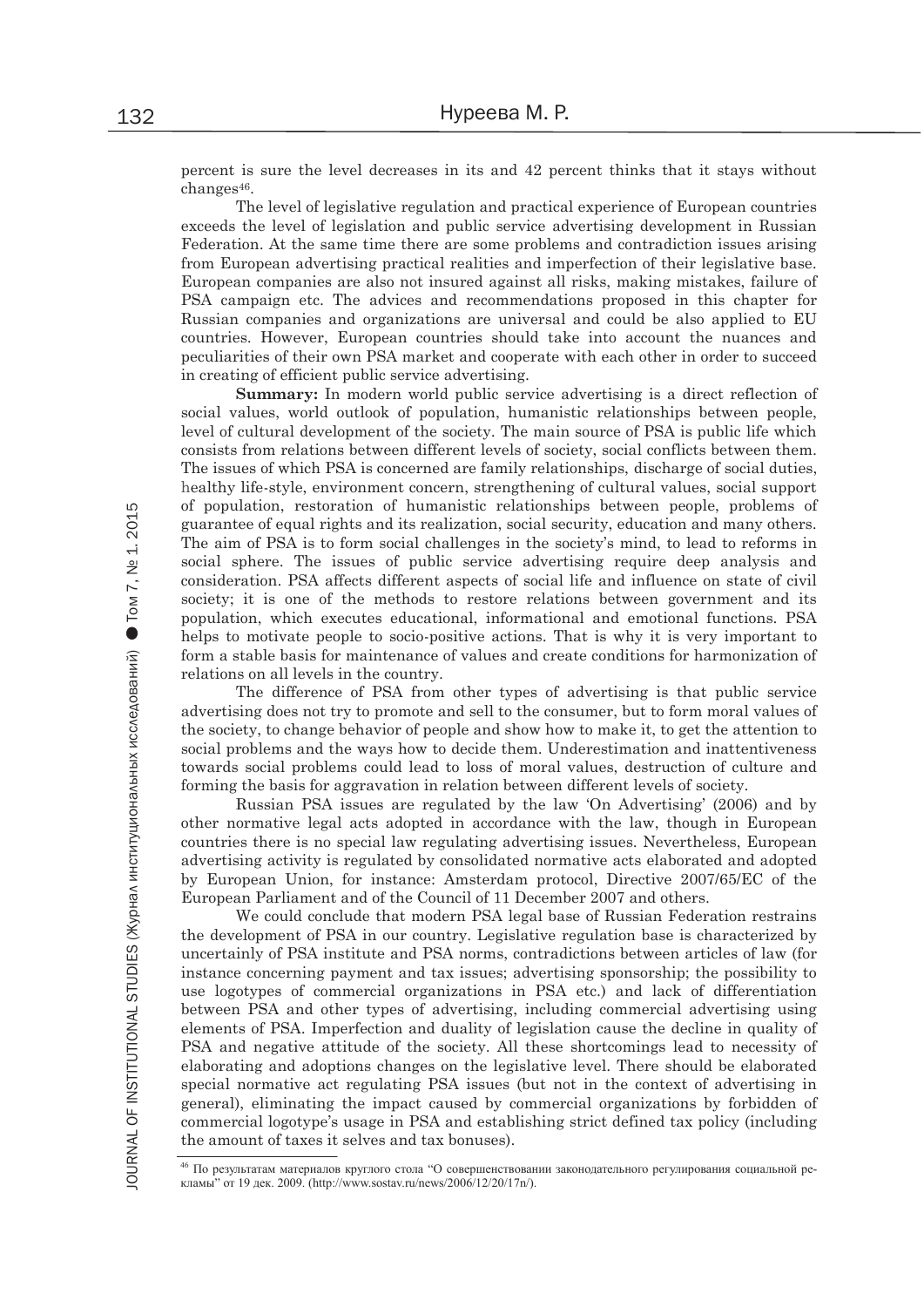On the practical level we could observed that the level of social activity increases each year in Russian Federation: there organized different festivals, competitions and tenders, the main purpose of those is to create social product. Little by little it is formed understanding of fundamental differences between PSA and commercial and political advertising. At the same time we could not assert that this tendency has become strengthened as social tradition<sup>47</sup>. The necessity of PSA development and its improvement is obvious nowadays, more and more governmental and non-governmental organizations become involved in this process. We could state a fact that PSA is in embryo at the moment; it still needed purposeful approach and hard work.

In comparison with EU our country falls behind European countries both in the level of legislative regulation and practical experience. In Europe PSA market was elaborated and improved during more than 100 years while in Russian Federation PSA has become regulated only 15 years ago. We could see that there should be made challenges and modifications of our PSA market, though these changes should not be done 'in rough-and-ready fashion', we should understand that it is impossible to achieve European results in several years.

The main problems complicated efficient functioning of PSA both in Russian Federation and in European countries are the following: insufficient volume of PSA on advertising market, lack of financing both from government and commercial sectors (high costs of TV and radio advertising, no benefits for commercial organizations dealing with PSA etc.), lack of understanding of PSA purposes and of belief in efficiency of PSA (people often confuse PSA with other types of advertising), vagueness and diffusiveness of statutory wording, difficulties in measuring PSA effectiveness and lack of researches in this field, creating methods which has already exhausted themselves, lack of qualitative PSA and explanations how to create such advertising, creating of PSA on leftover principle, lack of motivation and healthy competition between PSA-makers and some others.

Besides the difficulties that PSA-making companies are confronted on legislative level and which sometimes even stops them in their intentions, the organizations face obstacles in the process of PSA realization such as strong opposition from the side of commercial organizations concentrating great economic and political power, finance and tax issues, problems while transmitting of information (concerning informational sources) etc.

There could be figured out three main problems PSA-making organizations and agencies are facing in Russian 'realities'. The first issue is that organizations making order to create PSA do not understand properly the target audience of such advertising, so the companies give very unclear, fuzzy briefs and tasks to PSA agencies, which byturn are unable to create efficient PSA without having clear perception what and for whom they are working. The second problem is that the customers of PSA have no idea about production techniques of the particular television advertising. The third one is frequent change of PSA customers. The process could be begun by one organization and finished by another one has no idea about of purposes of PSA or have their own point of view which is contrary to primary intentions and plans.

The main purpose of PSA is to receive the feedback. While observing the problems of PSA effectiveness and the ways how to achieve efficient results we came to the conclusion that the process of analyzing should come through all the stages of PSA realization. Effectiveness of PSA perception by the targets depends on the urgency of considered information, qualitative and quantitative characteristics of advertising. In order to increase the level of PSA effectiveness it is necessary to apply complex approach to realization of the announced idea: from the creation of advertising conception to different channels of communication. First of all, PSA should have a 'memorability effect'. It is the most important part of social advertising. Population should be interested in the message (should be ready to open the page in the internet devoted to

<sup>47</sup>См.: Повышение эффективности социальной рекламы в России. Сборник / Под ред. «Лаборатории социальной рекламы». М., 2010.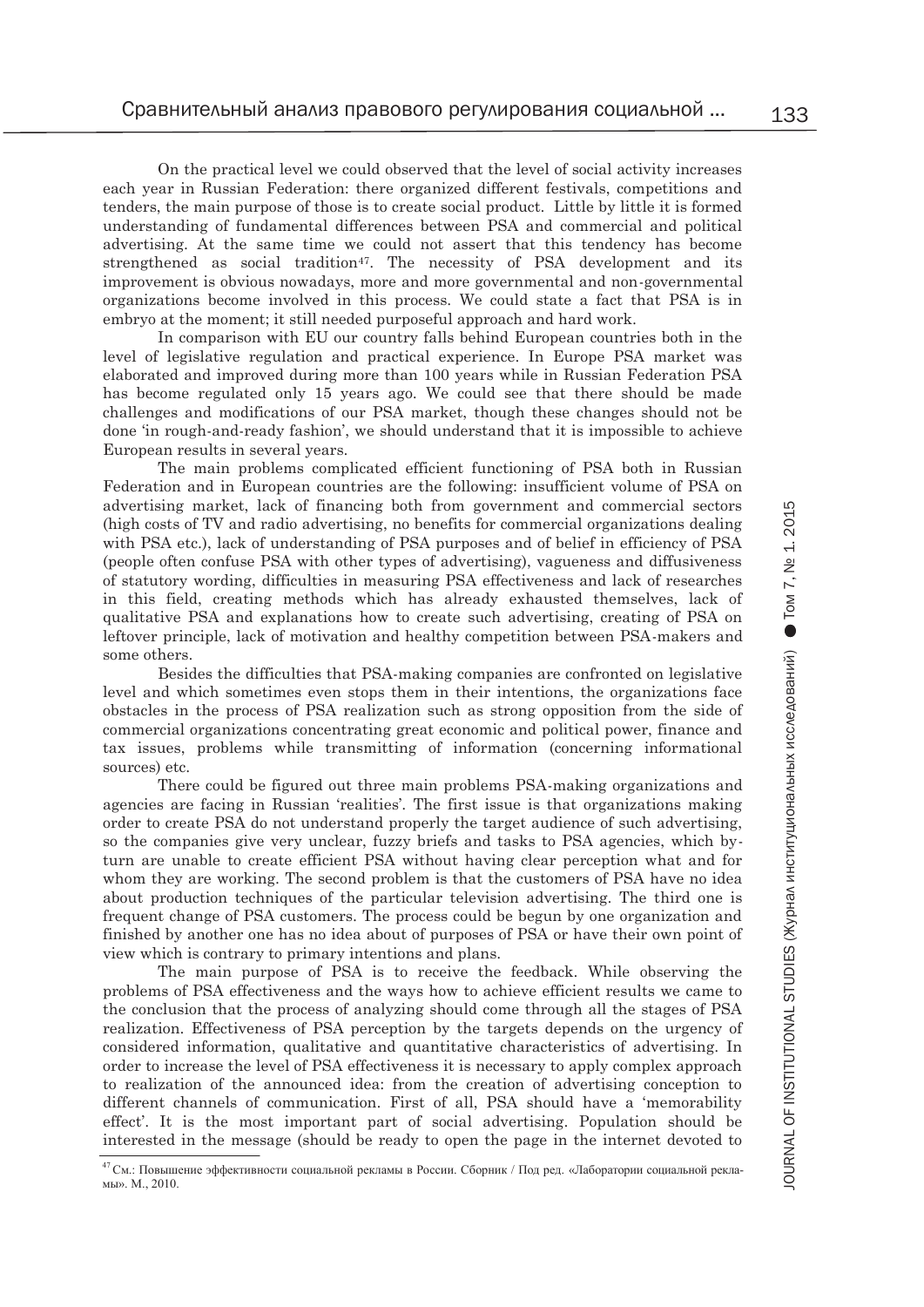that social issue or to tell about it to friend and relatives). The last key component is the effect of PSA, has it changed the attitude to the problem or not. PSA which does not provide solution of the problem would have no results, it is not efficient.

The qualitative issue is very important component of PSA. The cost for an error is much higher than in case of an error in commercial advertising. For instance, wrongful presentation of information concerning tobacco issues would instead arouse the wiliness to smoke, lead to opposite effect. One more significant point is the problem of advertising mediums: only people who are deeply plunged into particular social problem and have clear perception of it could produce 'working' PSA. [Insincerity a](http://lingvo.yandex.ru/insincerity/%D1%81%20%D0%B0%D0%BD%D0%B3%D0%BB%D0%B8%D0%B9%D1%81%D0%BA%D0%BE%D0%B3%D0%BE/LingvoUniversal/)nd falsity in PSA should be avoided. For instance, home child and child from orphanage could be identified easily. People will not even watch the advertising if he feels falseness in it.

Russian PSA market has not achieved sufficient level of PSA effectiveness for the reasons such as the lack of legal and practical functioning, lack of feedback and the fact that there is no wiliness, desire from PSA producer's side to create qualitative PSA and be responsible for their actions. Separate organizations and institutions functioning in advertising realities of our country are not able to solve all the problems arising on legal and practical level. In order to deal with these issues it is necessary to consolidate the efforts, available resources and examples of successful international experience which have already been tested<sup>48</sup>.

PSA, its messages should be changed from time to time, the same approaches could not be used for decades, otherwise they would not work. In order to create 'working' message, we should not talk about already existing problems or show scary consequences but put ourselves on PSA consumer 's place, try to understand why our message could be interested for him or her.

Nowadays the most part of Russian PSA messages could be unified in three groups. The first one is forming of cynical relation to the problem, the second one is an attempt to scare people, 'shocking advertising' and the last one is an attempt to make people feel guilty or to arouse sympathy. All mentioned above methods do not work in Russian Federation. The society does not (and does not want to) apprehend horror and does not want to heed moral requests. The reasons of 'shocking advertising' producing in Russian Federation could be explained by the following two factors: first of all, it determines low professional level of people elaborating PSA-messages and explained by the lack of responsibility feelings from the side of people ordering such messages. The most part of such advertising does not pursue the aim to change the realities, the advertising is made only with the purpose to 'work' the financing provided for it or with the aim to receive reward, fame etc. The second reason of 'shocking therapy' appliance is the impossibility of making right explanations concerning for instance some diseases without demonstrating its symptoms and usage of vivid examples. The advertising should not only scare people, lead them to stress, but provide receivers of the message with concrete solution of the problem, model of appropriate conduct, knowledge, tells how to act, to avoid it, to help others etc.<sup>49</sup>.

The most important difference between PSA practice in Russian Federation and in European countries is that in Europe there is clear understanding that wellbeing of their citizens depends on the quality and effectiveness of PSA. Russian advertising market could benefit from European experience, use their legislative regulation and practical experience in order to improve our public service advertising legislation, follow its risky and creative approach in PSA producing, organize and finance researches on PSA effectiveness and so on. However, we could not simply copy European PSA methods, but elaborate our own criteria for PSA development due to the nuances and peculiarities of our country. Settlement of clear PSA regulation would also provide a better understanding of public service advertising.

<sup>48</sup> См.: Международный проект «Повышение эффективности социальной рекламы». (http://www.esarussia.ru/ publications/case/index.php?ELEMENT\_ID=1492).

<sup>&</sup>lt;sup>49</sup> См.: Архив журнала «Наружка». (http://www.takegrandprix.ru/articles/doc125.html).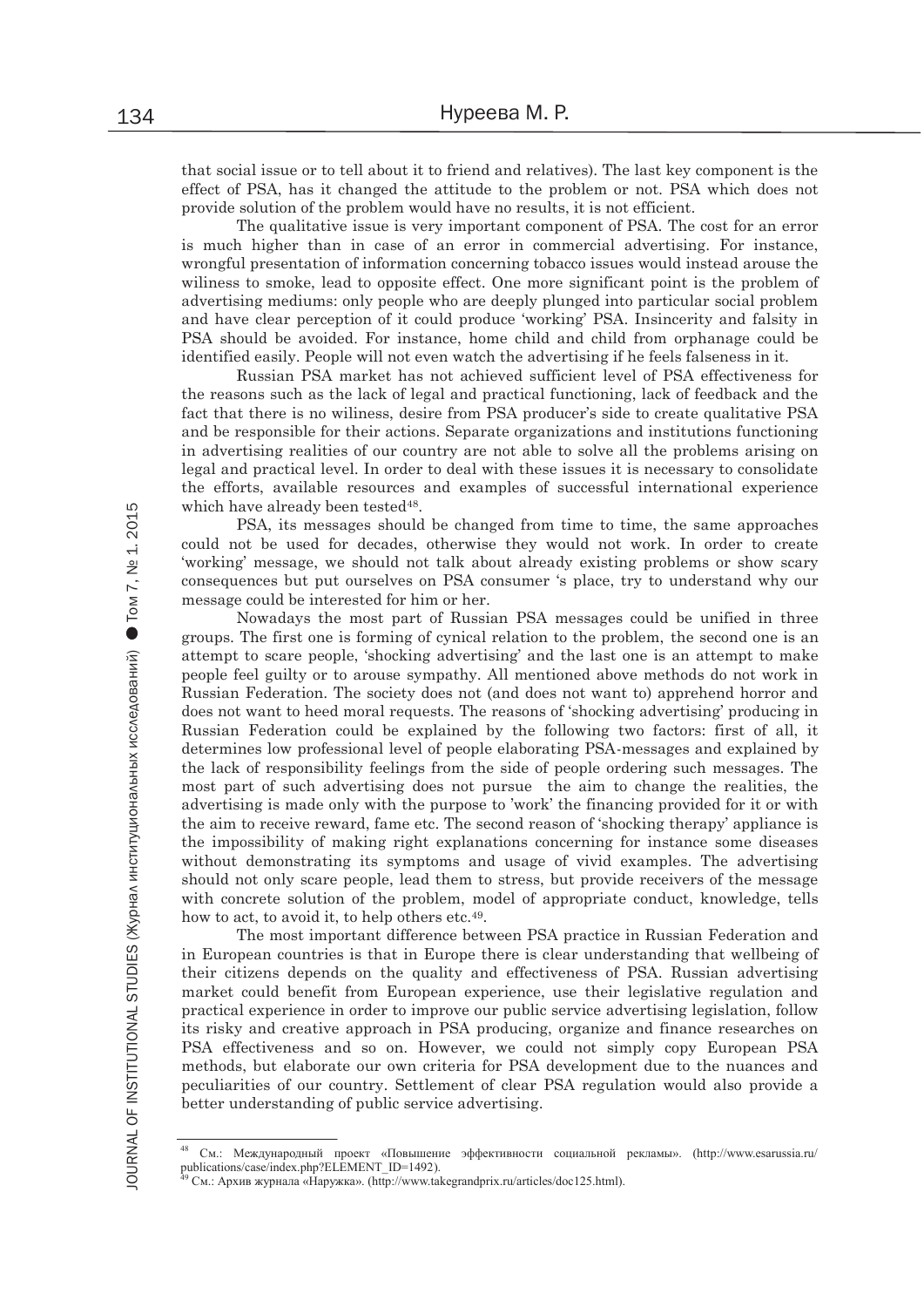### *Table 1*

| Comparative criteria                                                            | <b>Russian PSA</b>                                                                                                                                                                                                                                                       | <b>European PSA</b>                                                                                                                                                                                                                                                                                                                                                                                                                                                                         |
|---------------------------------------------------------------------------------|--------------------------------------------------------------------------------------------------------------------------------------------------------------------------------------------------------------------------------------------------------------------------|---------------------------------------------------------------------------------------------------------------------------------------------------------------------------------------------------------------------------------------------------------------------------------------------------------------------------------------------------------------------------------------------------------------------------------------------------------------------------------------------|
| 1. Key issues of which<br>public service advertising<br>is especially concerned | relationships;<br>Family<br>dis-<br>$% \left( \mathcal{M}\right)$ of<br>charge<br>social<br>duties;<br>healthy life-style; alcoholism<br>and drug addiction; environ-<br>ment concern etc.                                                                               | Energy conservation; drug addic-<br>tion; alcoholism; prevention<br>οf<br>AIDS; problems of guarantee of<br>equal rights and its realization;<br>social security; tendencies of social<br>development etc.                                                                                                                                                                                                                                                                                  |
| 2. Main participants                                                            | Natural persons; legal enti-<br>ties:<br>government<br>bodies:<br>of<br>bodies<br>self-<br>local<br>government and city govern-<br>ment which is not the part of<br>of<br>self-<br>bodies<br>local<br>government structure.                                              | Government; special social insti-<br>natural<br>tutes:<br>persons;<br>non-<br>commercial organizations; interna-<br>and regional charitable<br>tional<br>funds; commercial agencies and<br>organizations.                                                                                                                                                                                                                                                                                   |
| 3. Legal forms of regula-<br>tion                                               | Law 'On Advertising' (2006)<br>and normative legal acts<br>which could be adopted in<br>accordance with the law of<br>advertising                                                                                                                                        | For European countries it is not<br>rare situation when there are no<br>special law regulating advertising<br>issues though it is often ordered<br>and paid by government. Never-<br>theless European advertising ac-<br>tivity is regulated by consolidated<br>normative acts elaborated and<br>adopted by European Union, for<br>Amsterdam<br>instance:<br>protocol,<br>Directive 2007/65/EC of the Euro-<br>pean Parliament and of the Coun-<br>cil of 11 December 2007 and oth-<br>ers. |
| 4. Controlling organiza-<br>tions                                               | Federal Antimonopoly Ser-<br>vice and its territorial bodies                                                                                                                                                                                                             | Practically in every European<br>country there is a controlling body,<br>though it is not obligatory to be<br>governmental controlling organiza-<br>tion. For instance, in Great Britain<br>functions<br><b>COI</b><br>these<br>exercise<br>(Central office of information).                                                                                                                                                                                                                |
| 5. Professional organiza-<br>tions and associations and<br>its functions        | Union of PSA-producers: its<br>aims are formation and de-<br>velopment of social commu-<br>nication institutes in Rus-<br>sian Federation;<br>Russian<br>SocialAd Coalition: the goal<br>of the organization is simpli-<br>fication of work process for<br>PSA companies | There is a number of organizations<br>dealing with particular social as-<br>pect, for instance World Health<br>Organization, Foundation for<br>a<br>drug-free Europe etc.                                                                                                                                                                                                                                                                                                                   |
| 6. Main aims of PSA cam-<br>paigns                                              | To introduce the particular<br>problem to the society, to tell<br>about it.                                                                                                                                                                                              | European public service advertis-<br>ing does not try to introduce the<br>problem because in EU countries it<br>is considered that the problem is<br>already known, but they try to<br>motivate people to react on it.                                                                                                                                                                                                                                                                      |
| 7. Efficiency                                                                   | clear infor-<br>There<br>is no<br>mation concerning PSA ef-<br>fectiveness due to the fact<br>that there are no special<br>institutions and organiza-<br>tions making analyses on its<br>effectiveness.                                                                  | European Union is constantly pub-<br>lishing the results and statistics of<br>different countries. There are a<br>considerable number of govern-<br>mental and nongovernmental or-<br>ganizations analyzing and examin-<br>ing that issue.                                                                                                                                                                                                                                                  |

## **Comparative table of main differences between PSA issues in Russian Federation and European countries**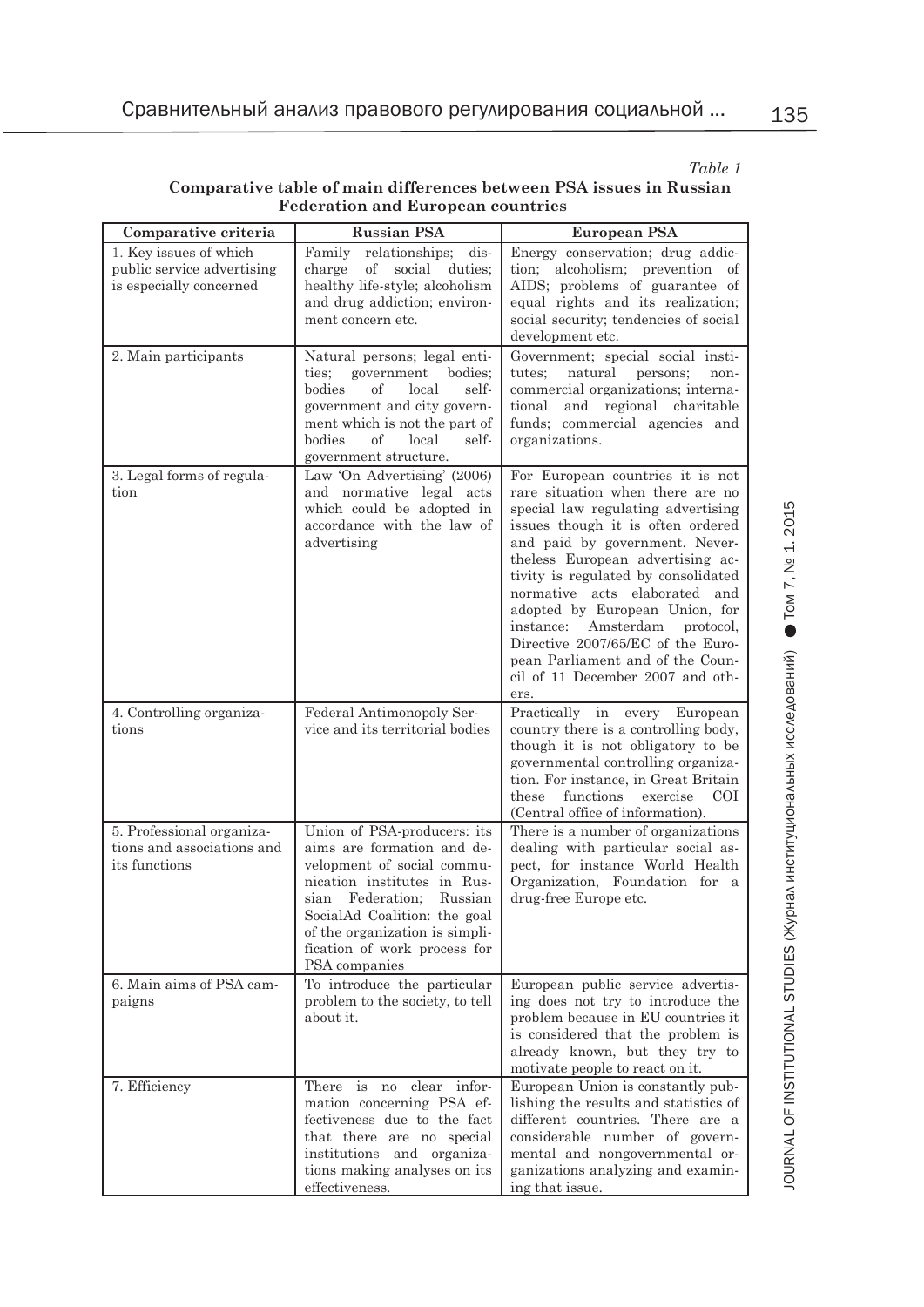|  | Cont. Table 1 |  |
|--|---------------|--|
|--|---------------|--|

| Comparative criteria                    | <b>Russian PSA</b>                                                                                                                                                                                                                                                                      | <b>European PSA</b>                                                                                                                                                                                                                                                                                 |
|-----------------------------------------|-----------------------------------------------------------------------------------------------------------------------------------------------------------------------------------------------------------------------------------------------------------------------------------------|-----------------------------------------------------------------------------------------------------------------------------------------------------------------------------------------------------------------------------------------------------------------------------------------------------|
| 8. Attitude of consumers<br>towards PSA | In Russian Federation the atti-<br>tude to advertising in general is<br>rather negative in comparison<br>with European countries, peo-<br>ple does not believe it, moreover<br>there is a lack of understanding<br>of PSA aims by our citizens.                                         | European countries<br>the<br>$\ln$<br>attitude to PSA is more posi-<br>tive than in Russian Federa-<br>tion. There is a more clear<br>understanding of its aims and<br>goals. From the other side it is<br>worth to mention that Europe-<br>an PSA excels Russian one in<br>quality and creativity. |
| 9. PSA-producing process                | In Russia PSA is mostly pro-<br>duced by governmental organi-<br>zations than by private sector.<br>PSA is making on the leftover<br>principle, only in accordance<br>with the law without putting<br>much efforts into the process.                                                    | In Europe organizations mak-<br>ing PSA are really interested<br>both in the process and in the<br>result of it. European public<br>service advertising is con-<br>stantly growing not only in the<br>dimension<br>quantitative<br>but<br>also increases its quality.                               |
| 10. Financing issues                    | There is a general lack of PSA<br>financing, government assigns<br>insufficient means from the<br>budget. At the same time there<br>observed a positive tendency in<br>this field, government began to<br>more attention to PSA<br>pay<br>(including increase of financing)<br>of PSA). | European government does<br>not consider PSA as charitable<br>advertising; the process of its<br>production is rather expensive.<br>Government assigns consider-<br>able sums of money for PSA.                                                                                                     |

#### *СПИСОК ЛИТЕРАТУРЫ / REFERENCES*

*Adams J.* Why Public Service Advertising Doesn't Work. (http:// www.psaresearch.com).

Advertising Works 18 (2010). Ed. by Andy Nairn. L.: WARC.

BBDO Worldwide. ([http://www.bbdo.com/worldwide\).](http://www.bbdo.com/worldwide)

COI Official Website. ([http://coi.gov.uk\).](http://coi.gov.uk)./)

'Commersant.ru' Journal. [\(http://www.kommersant.ru\)](http://www.kommersant.ru/). (In Russian).

*Doyle P.* (2008). Value-Based Marketing: Marketing Strategies for Corporate Growth and Shareholder Value.

Electronic Library of Moscow State University's Social Faculty [Электронная библиотека социологического факультета МГУ]. (http://lib.socio.msu.ru).

Empirical Generalizations in Advertising Conference Paper (2008). ([http://](http://www.adcouncil.org/default.aspx?id=82) [www.adcouncil.org/default.aspx?id=82](http://www.adcouncil.org/default.aspx?id=82)**).**

EU Procurement Law: Priority Services. ([http://grahnlaw.blogspot.com/2010/01/](http://grahnlaw.blogspot.com/2010/01/eu-audiovisual-media-services-directi%20ve.html) [eu-audiovisual-media-services-directi ve.html\)](http://grahnlaw.blogspot.com/2010/01/eu-audiovisual-media-services-directi%20ve.html).

First PSA Website in Russia. (http://www.1soc.ru).

*Goldsmith M.* How to Get Results With PSAs. (http://www.psaresearch.com).

*Goodwill B.* Effectiveness in public service ad campaigns. (http:// www.psaresearch.com).

*Goodwill B.* PSAs: Do They Really Work? (http://www.psaresearch.com).

*Harris R.* Psychology of mass communication. (http://www.bisnesbook.ru/5-4-48).

*Hill D.* Don't Make Your Bath Water Too Hot and Keep Your Dogs Away from the Antifreeze. ([http://www.psaresearch.com\).](http://www.psaresearch.com)./)

How Public Service Advertising Works (2008). Ed by J. Lannon. L.:WARC.

Information and Advertising Portal AdMe. ([http://www.adme.ru\).](http://www.adme.ru)

Information and Analytical Portal Dedicated to PSA. ([http://www.socreklama.ru\).](http://www.socreklama.ru)./)

Information and Analytical Portal Socpolitika.ru. [\(http://www.socpolitika.ru\).](http://www.socpolitika.ru)./)